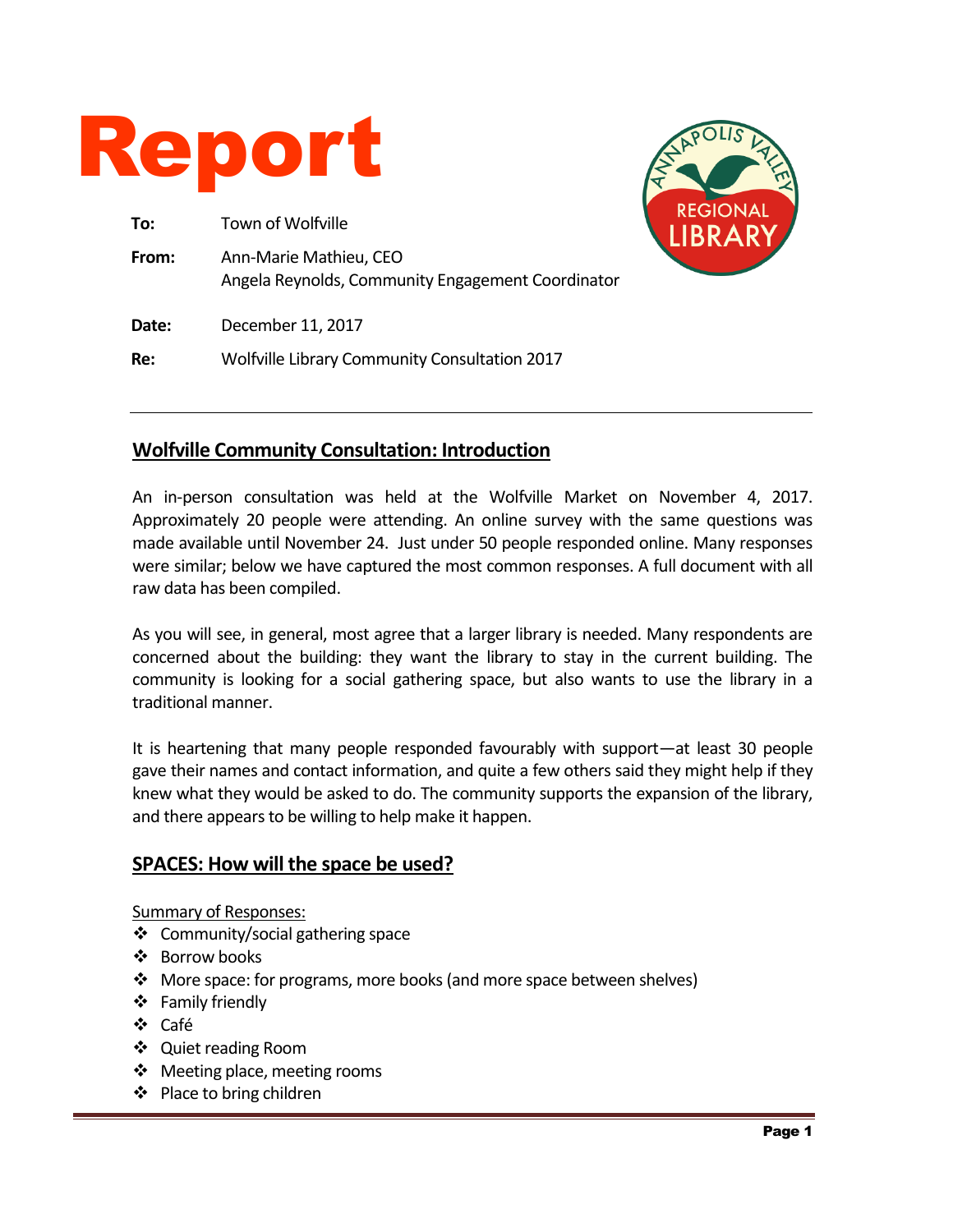- Centrally located in town
- ❖ Accessible; mobility considerations a MUST
- ❖ Program room separate from main part of library (noise, etc)
- ❖ Comfy seating and research seating
- ❖ Programming for seniors

### **FURNISHINGS: What is needed for comfort and use?**

#### Summary of Responses:

- $\div$  Comfy chairs
- ❖ Bright, modern furniture that can be rearranged as needed
- ❖ Study/research seating and tables
- Quiet Reading Room
- ❖ Computer use area
- ❖ Natural light, windows
- Collaboration/study areas
- Good lighting
- Accessible

### **YOUTH SPACES:**

#### Summary of Responses:

- Media area, computer stations
- $\div$  Separate space for kids, separate space for teens/tweens
- ❖ More space
- ❖ More books
- $\div$  Interactive play
- ❖ Keep noise in children's area
- Study spaces, table/chairs
- ❖ Programming room
- ❖ Comfy chairs
- Parent space/mom& baby space
- Outdoor space

## **TOP FIVE: What are the top 5 things you want in your library?**

#### Summary of responses:

- More Space
- ❖ Accessible
- ❖ Comfortable
- ❖ More books
- Computer area/more computers
- Children's area
- ❖ Programming/meeting rooms
- ❖ Art gallery
- Café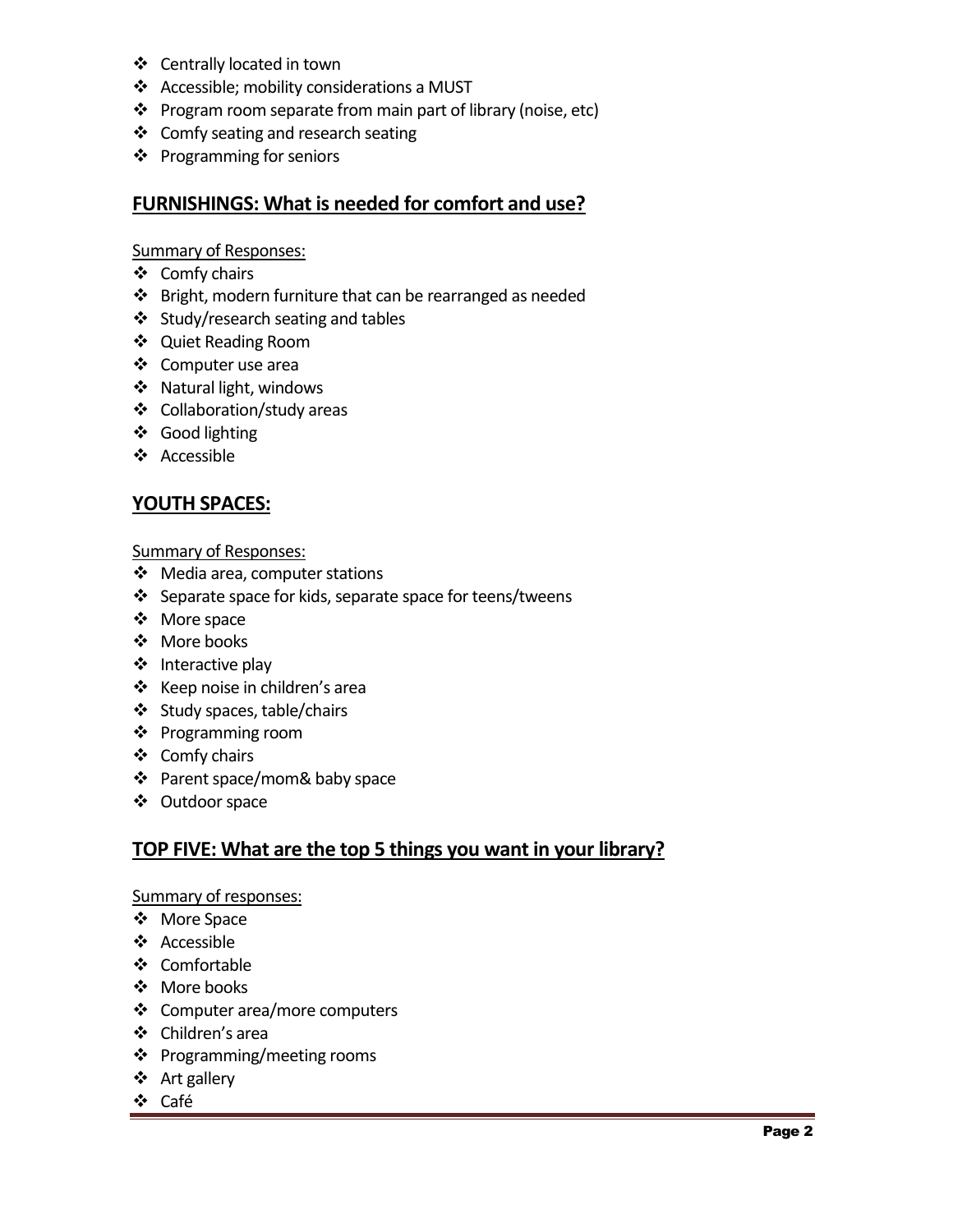- Wired study spaces
- Location: Keep it where it is
- ❖ Parking
- Collaborate with Acadia
- Outdoor space
- Quiet space
- ❖ Engagement with Indigenous community

## **WILD CARD: Tell us anything else you want!**

#### Summary of responses:

- Include present building in whatever is done with library/build extension, perhaps modern
- ❖ A place to hang my coat
- ❖ Central to town
- Maintain the character in a larger space (many comments on the important heritage of the building)
- Be innovative- capture what is loved about current library, but dream big. Does not have to be this space
- $\cdot$  Many comments that the library does what it needs to do-loaning books as core service
- Clean bathrooms
- $\triangleleft$  Interactive items: train tracks, fish
- Add train cars on tracks outside as part of library
- ❖ Involvement from Acadia students
- $\triangleleft$  Opportunity for major change think different
- ❖ Accessible, bright, technologically that is current
- Public venue
- Elevator to upstairs room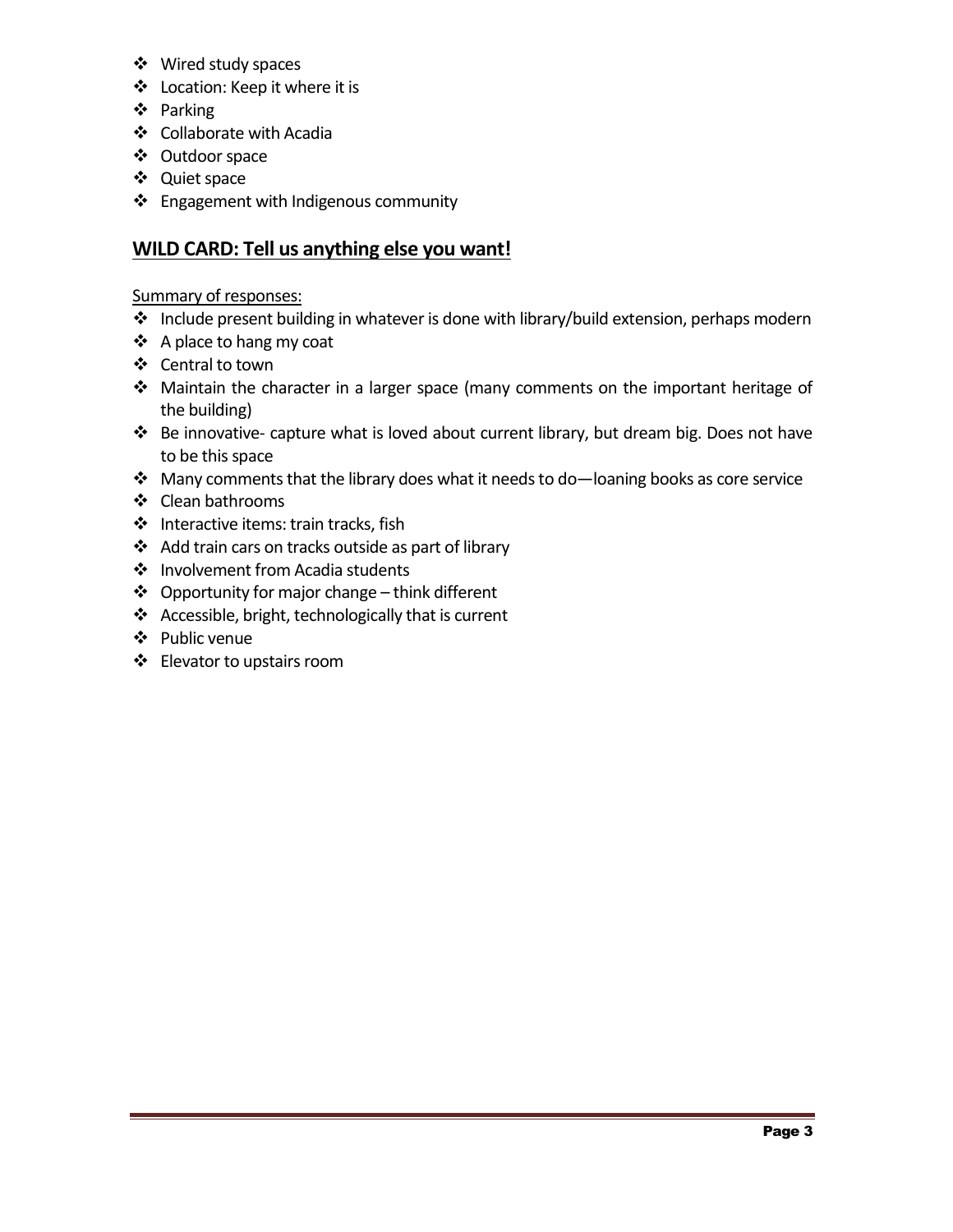## **APPENDIX 1:SPACES - How do you want to use the library?**

- $\clubsuit$  All resources it currently has but upgraded. Interactive for young children with their own indoor and open garden space. A small cafe on site .
- ◆ I would like to have lots of room to explore the shelves of book and magazines. Lots of space is important with separate areas for the various activities. It would be great to have a separate area for the play area along with meeting rooms and a quiet space where one could go to read without interruption or noise.
- To pick up and deposit books I have ordered through your website; to read local newspapers; to view the occasional art shows; to bump into friends and neighbours.
- \* To find books and other materials, to borrow (such as music and DVDs), to go to programs (children's programs, etc.), to browse the collection, to read books with my child, and chat with people while my child reads or plays.
- ❖ Mostly for borrowing adult books.
- $\clubsuit$  As a more family friendly space. The staff is extremely family friendly, the space is not. It's tiny! The kids programmes are jammed between a few shelves. It's sad.
- \* As a quiet but social space, conducive to discovery, exploration, study, and learning. A modern-day "STORYLAB."
- $\triangle$  As a place for reading the papers, and borrowing books and magazines. Also appreciate access to some of the community services such as battery drop off.
- $\clubsuit$  I come to borrow books and the occasional movie. I think the space is enough for me as it is, but perhaps it's a bit crowded.
- As a research space with computers and all the things you have now. More books would be nice by other than almost 70% female authors. Lately libraries seem to want to be everything else but libraries. Good to a point but not their mandated function.
	- 1. Browse shelves and check out books.
	- 2. Space for quiet reading, especially a reference or other non-fiction volume that is need only for a small section of its contents.
	- 3. Space for community meetings, especially NGOs.
	- 4. Space for children's programs, for adult literacy programs.
	- 5. Space for public computers for those who do not own their own.
- $\div$  Space for more books/materials would be ideal especially with more comfortable places to sit and enjoy reading at the library. Room(s) to have lecture, presentations, and/or classes. A place to use for research and to do schoolwork. A space to show local artists. Join together with one of the local coffee places!
- ◆ I want the library to be THE centre for all things related to information. To me that means not only information included in holdings (books, magazines, audio-visual etc) but in the programs and services and spaces it provides. This will require a change in staff direction it will require much more than helpful checking out of materials and story time. It will require a different knowledge base - which frankly could be virtual as well as in person. To be a true centre of information dissemination and conversation there needs to be an outreach to those with these skills e.g., Acadia faculty, business community, social services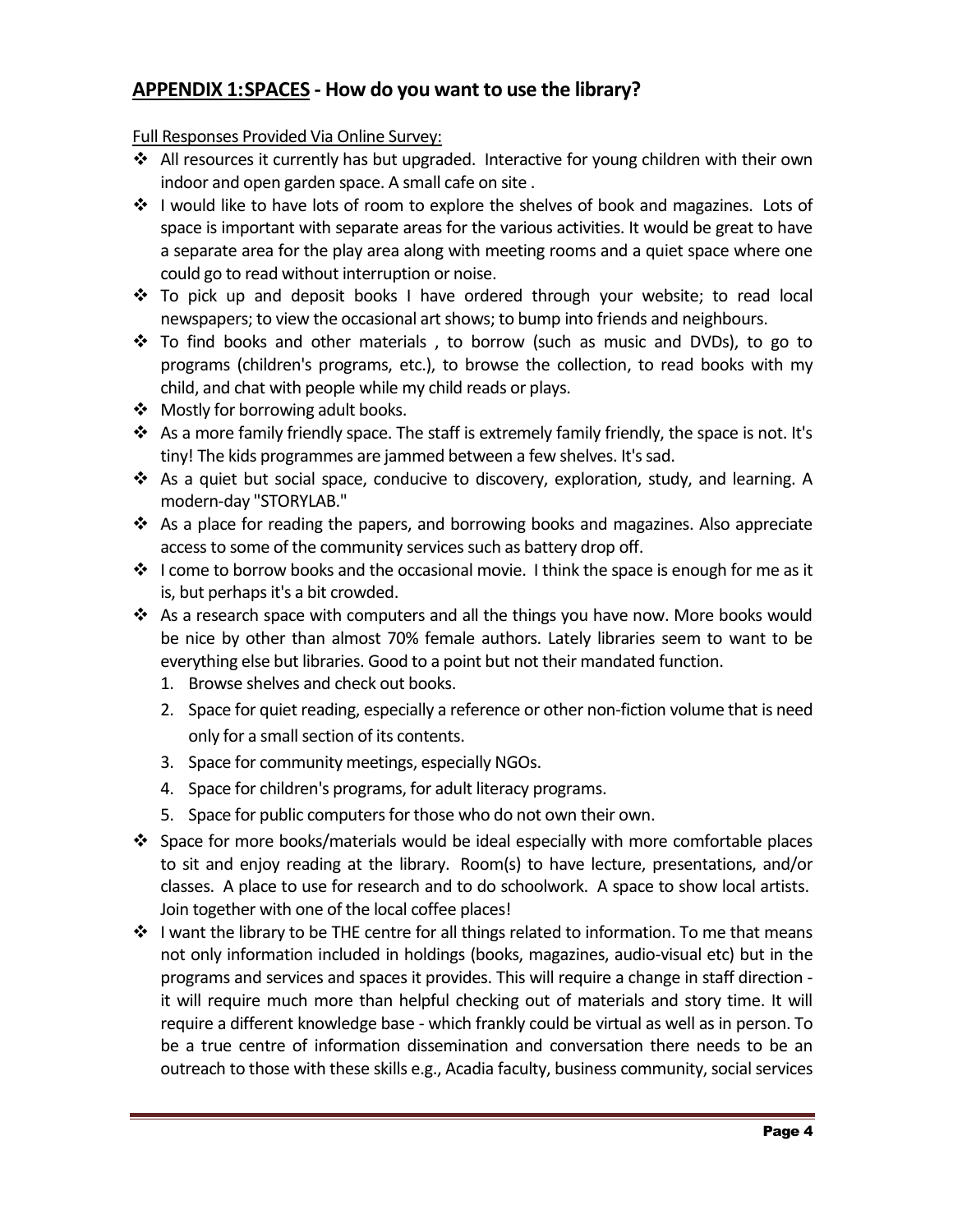providers, service groups - in other works library staff have the skills of community development.

- More books less computers/toys.
- $*$  It is definitely time to grow the Wolfville library. There's not enough space for either the collection or the clients. I would like there to be room to walk around the shelves. Also accessibility for wheelchairs or walkers, which would entail having more space. I want to use books and periodicals. I don't need to use the library PCs although I realize that many others do. I would like to see topical displays, mostly of printed material, which of course would demand more space.
- Simply as a place to find, find out about, and borrow books. Please add more computers, books and magazines.
- ❖ Borrow books and music.
- ❖ Find books, quiet space.
- \* I want the library to be a space that is functional, modern, and social. A place where students from Acadia, residents of Wolfville, and visitors from elsewhere will come to learn and ponder.
- $\cdot \cdot$  I largely take books out, but I can see the crowding.
- Easy access to books, book displays, computers, and event space for readings, children's events, etc.
- ❖ Basically to access books of all kinds.
- $\div$  A larger room to hold meetings for serious community gatherings. Increased space to attract the younger members of the community to use and appreciate the value of books.
- Borrowing books, lectures, gathering for special topics, learning new games, activities for seniors.
- $\div$  Reading, baby groups, technology lessons for youth, adults and seniors, art lessons. Musical space for teens, 3D printers, art and craft activities. Please check out this website for an amazing small town library in my home town. It is amazing[: http://ffpltc.ca/](http://ffpltc.ca/)
- $\cdot \cdot$  Family friendly area, meeting place, activities for children.
- ◆ I would love to use the library for more public events, and to go and study/write/do work.
- $\cdot \cdot$  I bring our 2 kids aged 4 and almost 2. We like to check out books but also enjoy staying to enjoy the kids space for an extended amount of time. Tables or a separate place to sit and eat a snack would be helpful too.
- $\cdot$  In terms of preserving and working with the heritage status of the current library, a very good example to consider is the Strathcona Branch of Edmonton Public Library, which includes a built addition, but effectively preserves the character of the original building.
- $\cdot$  I want to use the library to sit, bring my laptop, a coffee, and get some work done in a quiet space. I want to come and see familiar faces (of the staff, of other patrons) and connect with my community. I want to have access to computers, printers and photocopiers at reasonable rates so I can use the library as an extension of my home business. I want to attend groups to meet other people that I have things in common with.
- $\div$  Place for community groups, gathering, socialization, education, seminars, playtime for children.
- More space for general use. More computers.
- ❖ To borrow books, movies, magazines.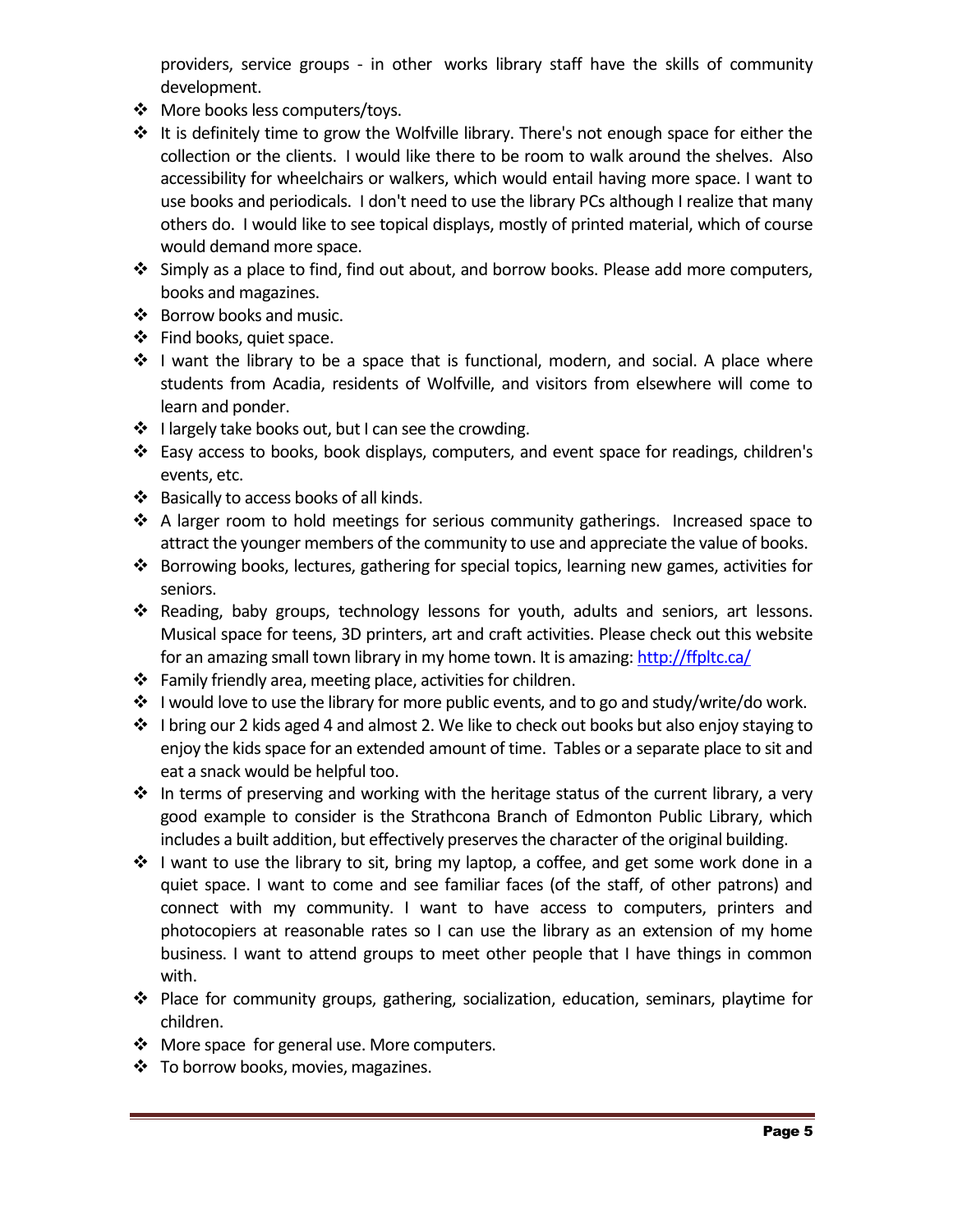- $\div$  A place to spend time with my children, to engage in programs both for myself and my children, a place to study and read, a social space to meet friends.
- ❖ Great the way it is.
- $\div$  I want to be able to walk into the library and have it a quiet place to spend time to read and not have to shut out noise. As it is, I go in to borrow and not stay.
- ❖ I would like to see more programs oriented to seniors. I also would like to have a quiet area for reading newspapers, browsing magazines & using a tablet.
- $\triangleq$  It should be a multifaceted space that is family and community inclusive.
- ❖ For reading books and checking out books.
- All library spaces need to be accessible. This is a non-negotiable requirement, in order for all community members, including those who use wheelchairs and scooters for mobility, to be able to use the physical library. Currently, the main doors of the library have an accessibility button, and the washroom is large enough to accommodate wheelchairs, scooters, and strollers. However, the door to the washroom lacks an accessibility button, making it difficult, if not impossible for some library patrons to keep the door open as they try to go in with their wheelchairs, scooters, walkers, crutches, etc. The upstairs computer lab is completely inaccessible, as potential users can only reach it by using the stairs. If the computer lab remains upstairs, an elevator needs to be built in order to make it accessible to all patrons. Otherwise, the computer lab should be moved downstairs to an addition built onto the existing library. Needless to say, if the lab is to have doors, they need to have accessibility buttons. There should be a designated program room. Having such a room will allow for programming to occur without disturbing patrons who come to the library and do not wish to listen to the program. I do not doubt that children's programming is heard throughout the library. As a parent who participates in such programming, I can attest that it is loud. Most likely, there are patrons who are disturbed by this programming, and may choose not to return to the library, as they may think that the library does not have the space for their needs (study, reading, reflection, etc.). A designated program room would also make it easier for staff members to host programs, as they would simply use the program room, which would be versatile enough to accommodate many types of programs for many types of audiences. Currently, staff members have to rearrange the children's area for the duration of the program. This practice makes the children's area inaccessible to children who wish to look for materials, use the computer, or read while the program is taking place. A designated program room would allow for children who are not taking part in the program to use the children's area. A designated program room would also allow for programming on sensitive topics, as well as adult programming. Program participants would be able to express themselves freely, both in terms of volume and in terms of discussion topics, since the whole library would not be listening. Of course, the designated program room would need to be accessible, so it would have to be in a built addition to the existing building. The room should also have a place where program participants can hang up their coats, and store some belongings (hats, gloves, scarves, purses, diaper bags, backpacks, and the many other accoutrements that parents bring for their children, etc.) for the duration of the program. My current experience as a programming participant is limited to children's programming, and I find that there is no space to place all these things, especially in the fall and winter months which bring an increase of "stuff" to bring. Little touches such as the aforementioned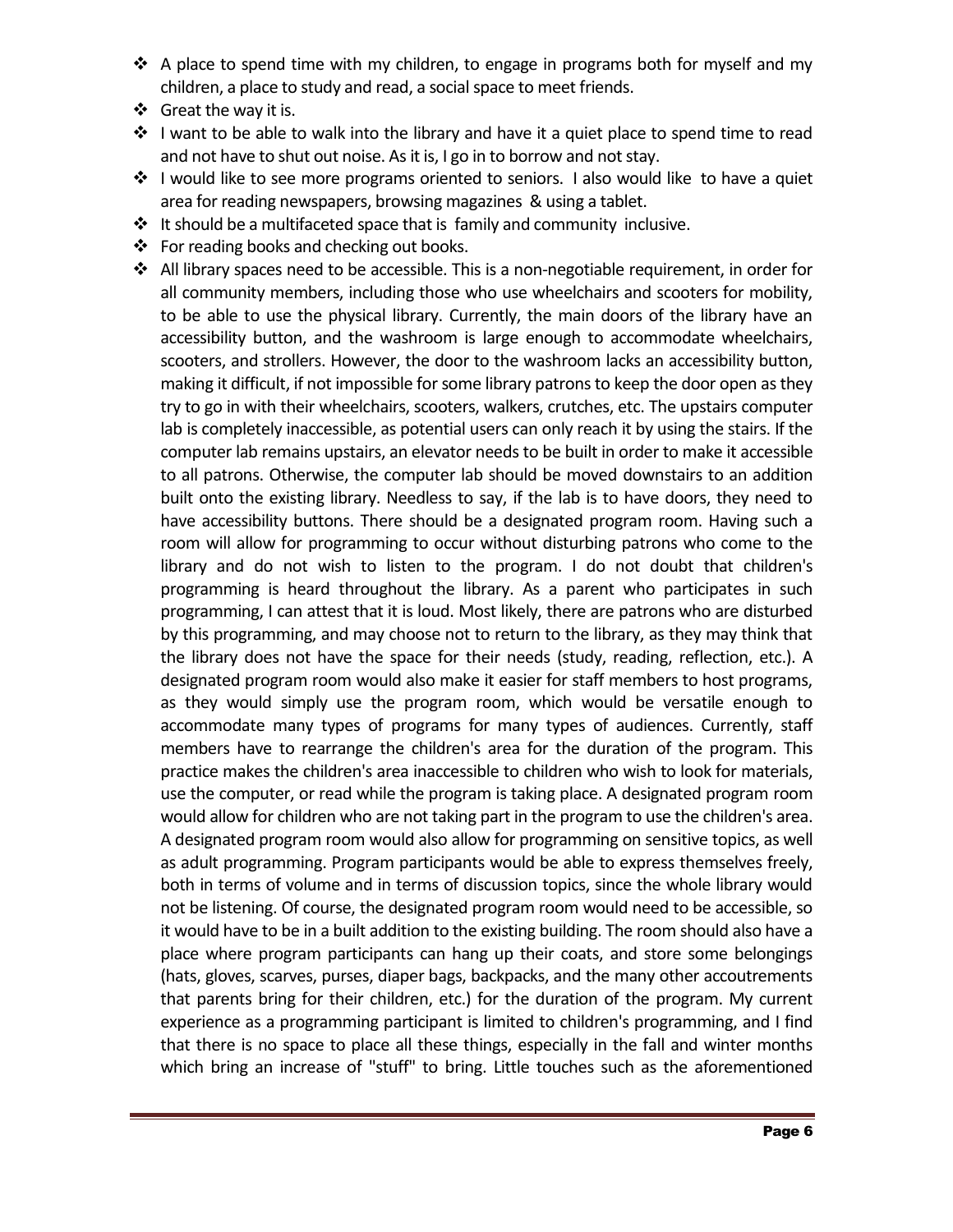storage space would make the designated program room, and consequently the library itself, more welcoming than it currently is.

Full Responses Provided at Public Meeting:

- \* Large print improved-updated collection.
- ❖ Computers & access.
- ❖ Accessible.
- ❖ Space for story times and furniture.
- ❖ Space for seating both for quiet and group.
- Quiet room.
- ❖ Community meeting space.
- Ground floor multi-purpose room-quiet, lectures, concerts.
- Staff are wonderful.
- Expand? our 'heart'.
- ❖ Computers grouped together.
- ❖ Quiet reading space.
- ❖ Programming for adults/seniors.
- ❖ To borrow books ordered online or at site.
- $\cdot \cdot$  To sit in comfortable chairs to read papers and periodicals.
- $\cdot$  Space for concerts, book readings and collapsible chairs.
- (Most) activities on ground floor for accessibility.
- $\div$  To consult staff re materials or difficulty using the online system.
- $\cdot$  I love the library as it is, however, if more space is needed, which is probably true, it might be able to combine it with space needed for a meeting room and storage (eg. Needed by the Historical society). There are other needs in the town which might be added. The present situation is good being near everything.
- $\cdot$  Enough room for staff to be able to serve patrons and provide service.
- There is so little truly 'public' or common space left in the world-or at least Western World. There is space that is 'open to the public' like Irving Centre, coffe shops, etc., but not much public space. This is why libraries are so important. So how the space would be used is hard to predict. People are not used to having public space. 'Build it they will come.'
- Add trays for wall space with several strategic removable walls, cosey quiet reading nooks, corners with 2-4 chairs for conversation.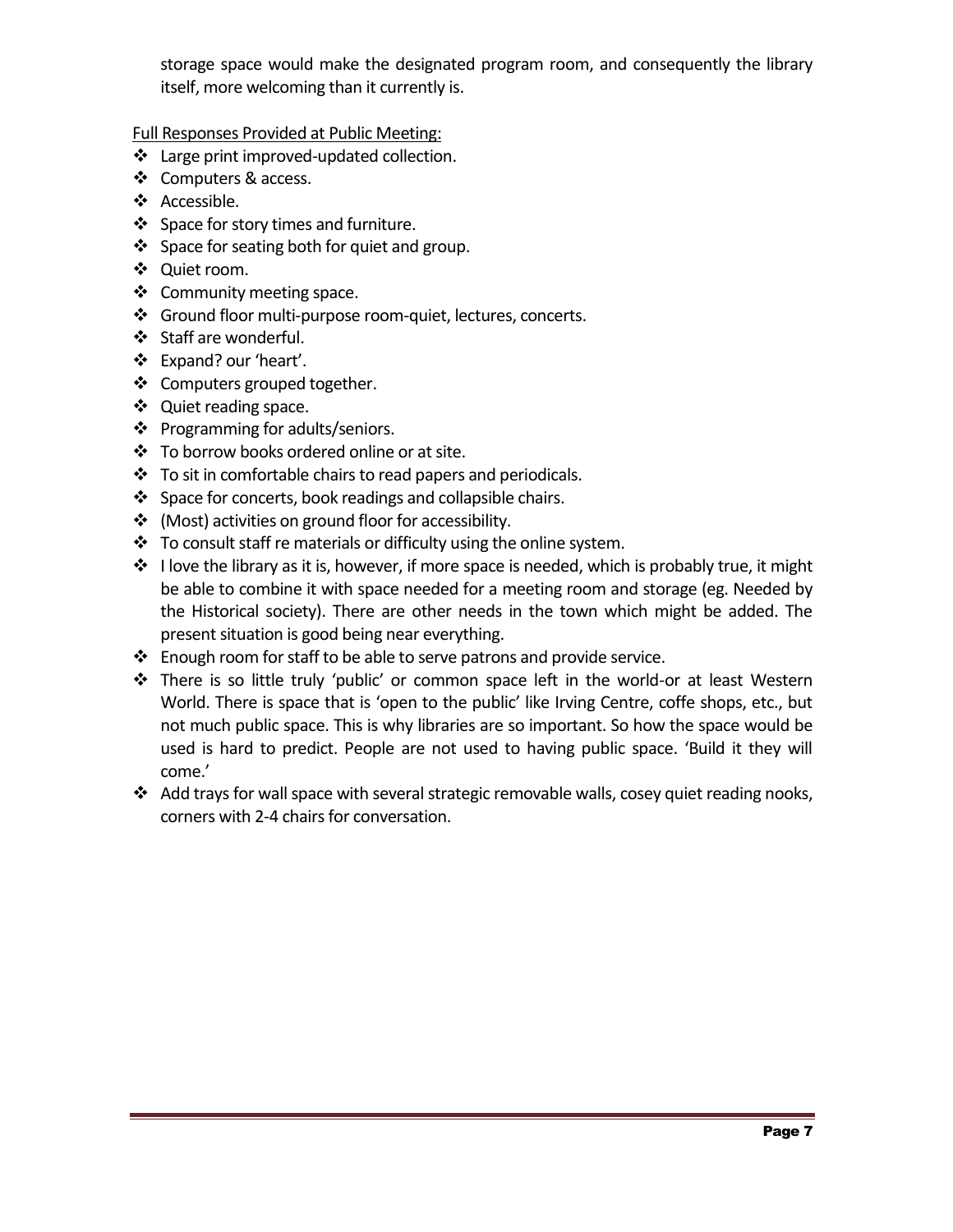# **APPENDIX 2: FURNISHINGS - What is needed for your comfort and use of the library?**

- Bright furniture for children and comfortable cozy groupings and work tables with computer stations for laptops.
- ❖ Padded chairs. Tables.
- ❖ A few armchairs.
- Seating for reading, a play area for children, computers for accessing the catalog, lots of shelving for easy browsing of books and other materials.
- \* I would love to see a designated "reading room" for adults with comfortable chairs and also reading/working desks with chairs. A computer area should be separate from this space.
- ❖ Better seating for both adults and children.
- Places to work individually and in groups, publicly and privately. Places to sit and read, both comfortable (sofas and armchairs) and professionally (desks or long tables with areas to spread your working documents, equipped with sockets for laptops and other devices. Designated places to eat and drink, and separation of space between youth and adult activities so that children can play-learn without interrupting adult learning. A designated space for events and lectures.
- Presently, it is tricky to land a piece of furniture for reading. Also tricky to get around the stacks - one way traffic.
- $\div$  OK as it is, but there are times I'd appreciate a small chair or someplace to sit down as I browse.
- Leave at least 2 wooden chairs with flat hard seats (like the ones with red cushion seats like you have now) for people with bad backs. Need these downstairs and upstairs in the [C@P](http://webmail.library.ns.ca/imp/dynamic.php?page=mailbox) lab. New upstairs computer chairs are the most uncomfortable ever.
- Comfortable chairs in a quiet area; tables and chairs for research quests; many book shelves filled with books
- \* Tables for working, computers for researching, comfortable chairs for reading. More space between rows so it is easier to see book titles.
- ❖ I think this is fairly obvious comfortable areas for quiet reading and study, comfortable areas for not so quiet conversation; indoor outdoor space; accessible space - rather than requiring the significant amount of space that Ontario's accessibility legislation suggests there are ways to make a library accessible that focus on staff assistance, and individual accessibility options e.g., a wheel chair that lifts. In other words we need to be sensible in our accessibility options so as not to make the legislation so onerous that buildings aren't built at all. That said audio, visual, and mobility accessibility need to be addressed.
- Doesn't matter. I would sit and read if there were more room to do so. I don't require a coffee machine. If we're thinking really big, a small version of the Garden Room at the Irving Centre would be nice. Some players and headphones for using the talking books in the library.
- $\mathbf{\hat{P}}$  I'm satified with the available furniture, and I do use it from time to time.
- ◆ More comfortable chairs for reading newspapers and for working at the computers.
- $\triangle$  A few comfy chairs in the children's area for nursing moms.
- $\triangleleft$  Comfortable seating, cushions for computer chairs.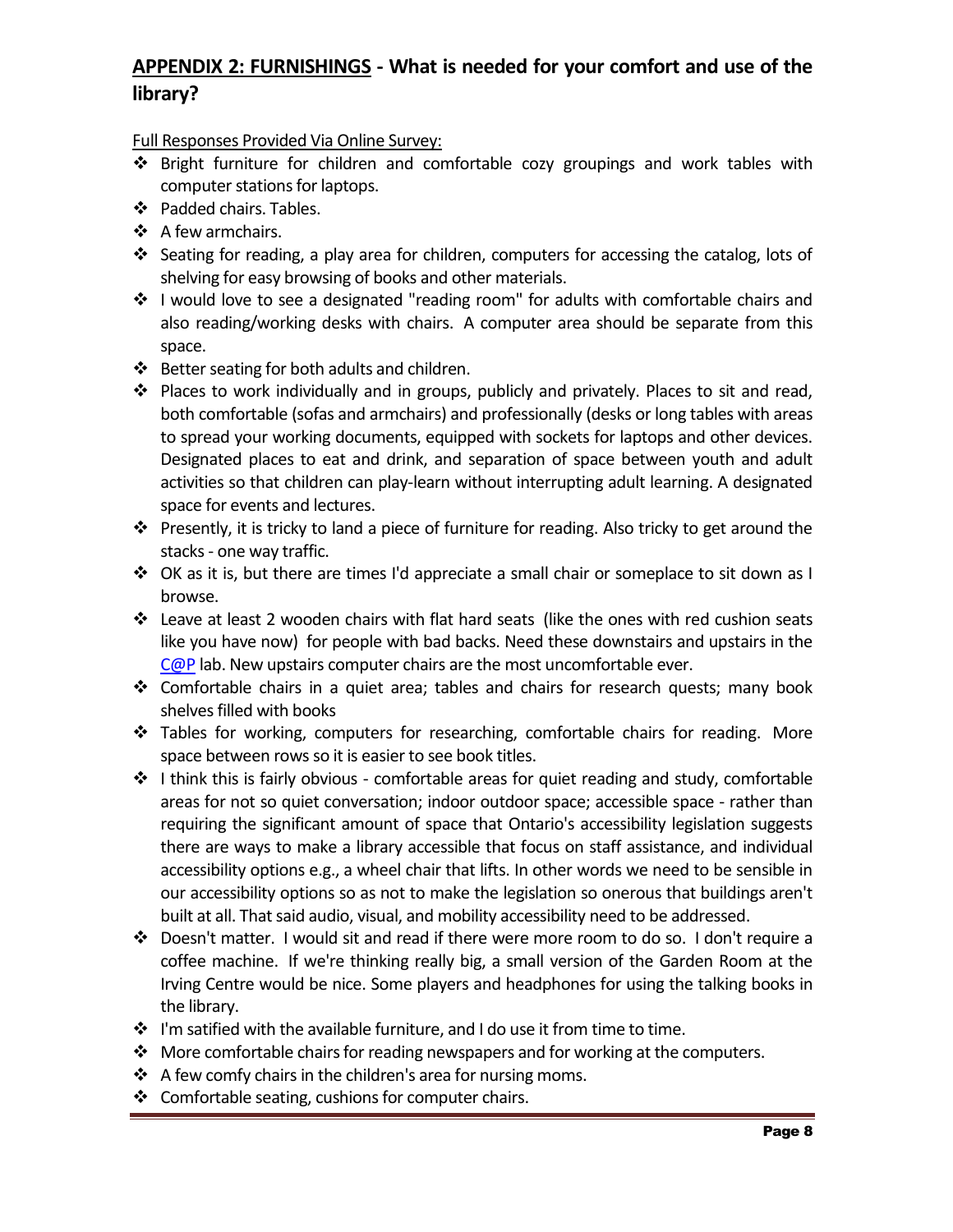- $\div$  Modern furnishings, more windows and natural light, a larger space, and collaborative spaces for projects. Having spaces for meetings, learning, or research are incredibly important. Let me stress that this should not just be a library, but a learning commons. To some it is just semantics, but it is imperative that going into the 21st century the idea of creating a municipal learning commons is important.
- $\clubsuit$  Comfy chairs, table space.
- $\cdot \cdot$  We could use more areas where one could sit and read and correspondingly more chairs to accommodate this.
- More nooks/cozy for private reading, glass-walled study rooms that can be signed out, booths (like in a restaurant) where people can collaborate, community room for meetings, conferences, movie watching (for kids and seniors), adult book clubs. Play structure for preschooler activity while other family members look at books. Rollable shelves that can be moved for larger events.
- More desk space, more flexible community use space for events.
- Seats for more than 1 would be appreciated (like to sit with a child).
- Comfortable couches, chairs, with nearby tables for laptops/drinks/books. I love the current library building...if this building could use one new feature it would be an elevator (or any other accessible mode through which to access the room upstairs).
- $\mathbf{\hat{P}}$  Not much really, a comfy chair I suppose to sit in for bit.
- $\triangleleft$  Nothing. The library is quite comfortable as is.
- ❖ Chairs. rugs could be replaced.
- Tables for research, a sitting (reading) area with comfy chairs and hard chairs, enough space for wheelchairs, walkers, canes so no tripping, separate computer area.
- $\div$  Comfortable chairs at computer terminals & in the reading area.
- $\cdot$  More comfortable seating, more privacy on computers.
- $\div$  Flexible, comfortable furniture. Spaces for quite work and dialogue. The capacity to move and use the space as needed.
- $\div$  Nice conference rooms where we can relax and read with a family.

#### Full Responses Provided at Public Meeting:

- ❖ Elevator to second floor.
- $\div$  Comfy chairs.
- ❖ Quiet area.
- Theatre area.
- $\triangleleft$  Computer table with room to spread out your stuff.
- Moveable furniture suitable for multi-use spaces.
- Accessibility.
- $\cdot$  Improved ventilation in the washroom.
- ❖ Bigger spaces.
- ❖ More space with chairs.
- ❖ Maybe more computers.
- Good lighting.
- More room in the current location.
- $\cdot$  I think the present location is great being very central and with parking.
- ❖ Upstairs at present not accessible to all.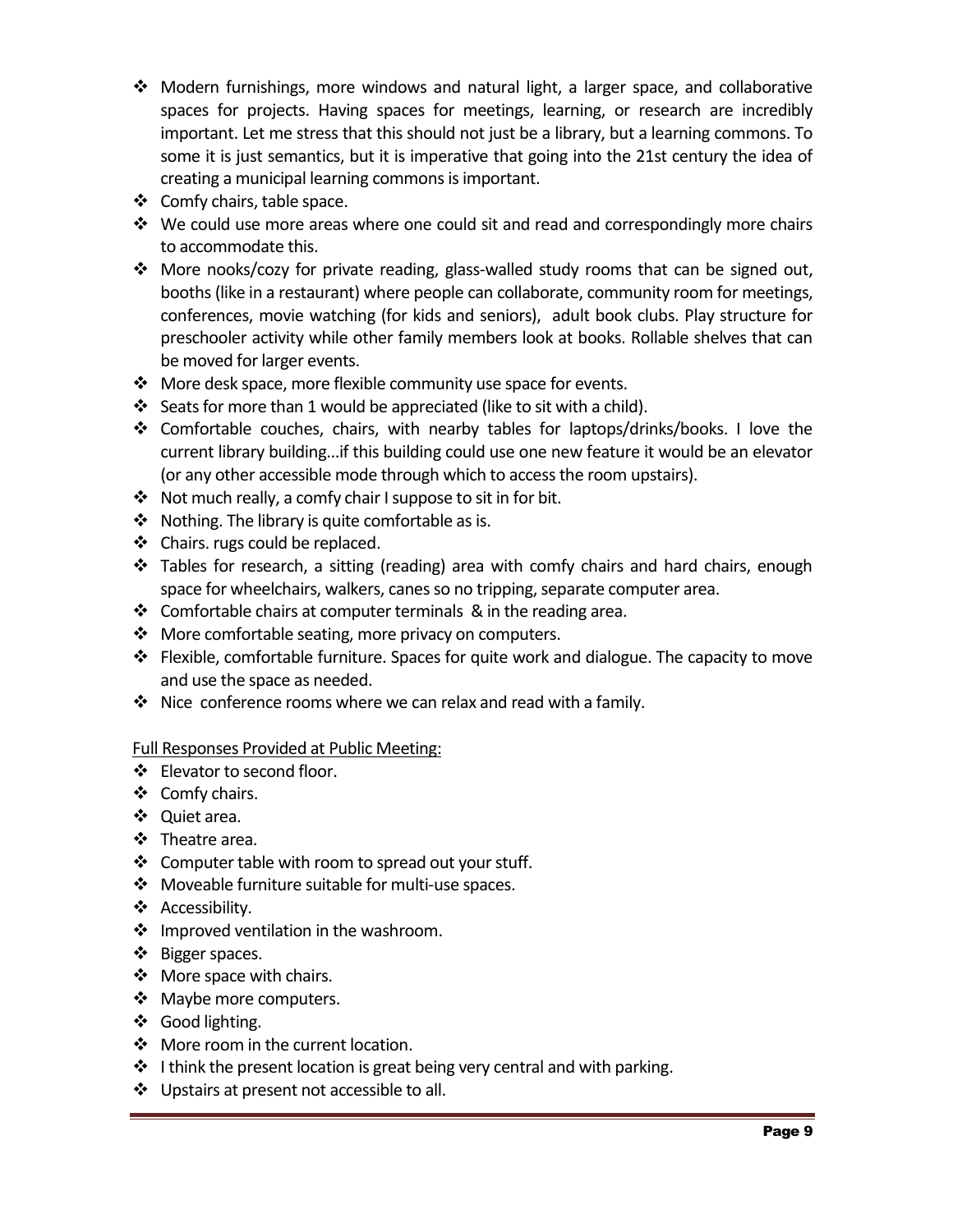- ❖ Place to spread out your reading material in order to take notes.
- Parent/child reading space.
- ❖ Bed bug resistant furniture.
- ❖ Moveable table and chairs.
- \* Comfortable chairs-some not too low with arms for easy up and down near periodicals.
- Some work tables and chairs.
- \* Accessible shelves for average height adult without use of stools.
- ❖ Computers in one work area on ground floor.
- Ability to move chairs and tables for various arrangements-sometimes you want to listen to a lecture other times you want a circle.
- \* The present library building appears to be well furnished as space permits. If this gets enlarged or a new building constructed, there should be space for quiet corners, several small sitting areas with comfortable chairs conversation. There needs to be accessible space for computers. Any additions should be designed for flexibility, eg. moveable walls. Maybe some soundproof space.
- $\div$  Space and furnishings for board games.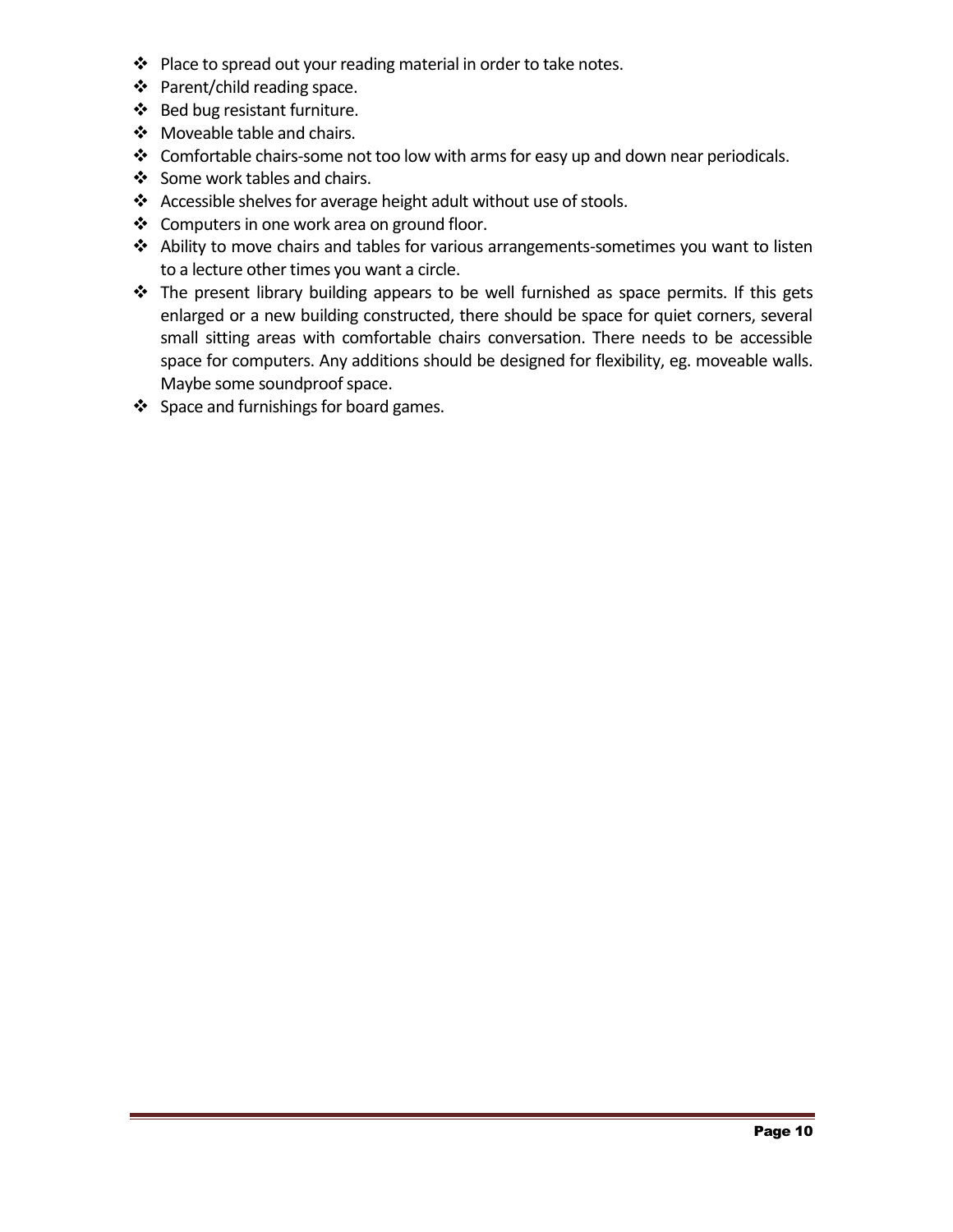# **APPENDIX 3: YOUTH SPACES - What are your dreams for the children and teen spaces?**

- \* An area large enough to accommodate children's reading groups. to introduce the very young to the pleasures of reading.
- $\triangleleft$  A media area for teens where the value of communication and its various forms, uses, drawbacks, etc., could be explored: books, newspapers, TV. the internet, movies, videos, twitter.
- More literature and computer stations plus outside garden reading areas with unique seating area.
- $\cdot \cdot$  Their own defined space; whether it is a play area for the young; or, an area exclusively for books and for sitting comfortably to read and explore the pages.
- Lots of materials for browsing, some things for creative collaborative play (blocks, kitchen, lego, puzzles).
- \* Room for physical appreciation of literature and videos, these age groups should not be hampered by shelving and tables as they partake in the library experience.
- Perhaps upstairs? More of a designated area. Trendy. More of a mediatheque feel
- $\cdot$  Interactive play materials for children so that a trip to the library is FUN 3D printer Audiovisual materials that can be loaned for visual storytelling, like cameras, microphones and other film equipment.
- ❖ Important to continue children and YA services.
- $\div$  I don't use these areas my kids outgrew these spaces decades ago.
- \* The library needs to balance youth non-reading activities with literary ones. Good to encourage kids and youth but don't forget your adult patrons.
- \* Ideally a space for small children that could be partitioned so their noise and excitement does not cause problems for other users-- The new Halifax library has such a space.
- \* Young adult/teen space with study areas, both for individuals and for small groups to work together.
- $\div$  Small tables and chairs for young children as well as cozy corners. Tables/chairs for teens to do work with stations for tablets, laptops, etc. to plug in.
- \* The same as my dreams for areas for all ages. Why does the AVRL library feel a need to only focus on one or two age groups - suggests that this is all they are considering! Spaces need to be age appropriate and age friendly while encouraging various ages to work and learn together.
- $\cdot \cdot$  Try to get the first book of a series instead of later books because the later books won't make sense.
- \* No opinion. Well maybe some study space for high school students who don't have satisfactory spaces for study at home.
- A larger storytime area for the toddler storytime (no "nook", there is NO room for parents/caregivers).
- ❖ Larger programming space.
- $\div$  interactive, keep the train display.
- Children should have a space dedicated to them, and for teens there should be collaborative spaces and social spaces. The library does not have to be a stuffy space where only work is done. It can be used to read a book, work with friends, have a coffee,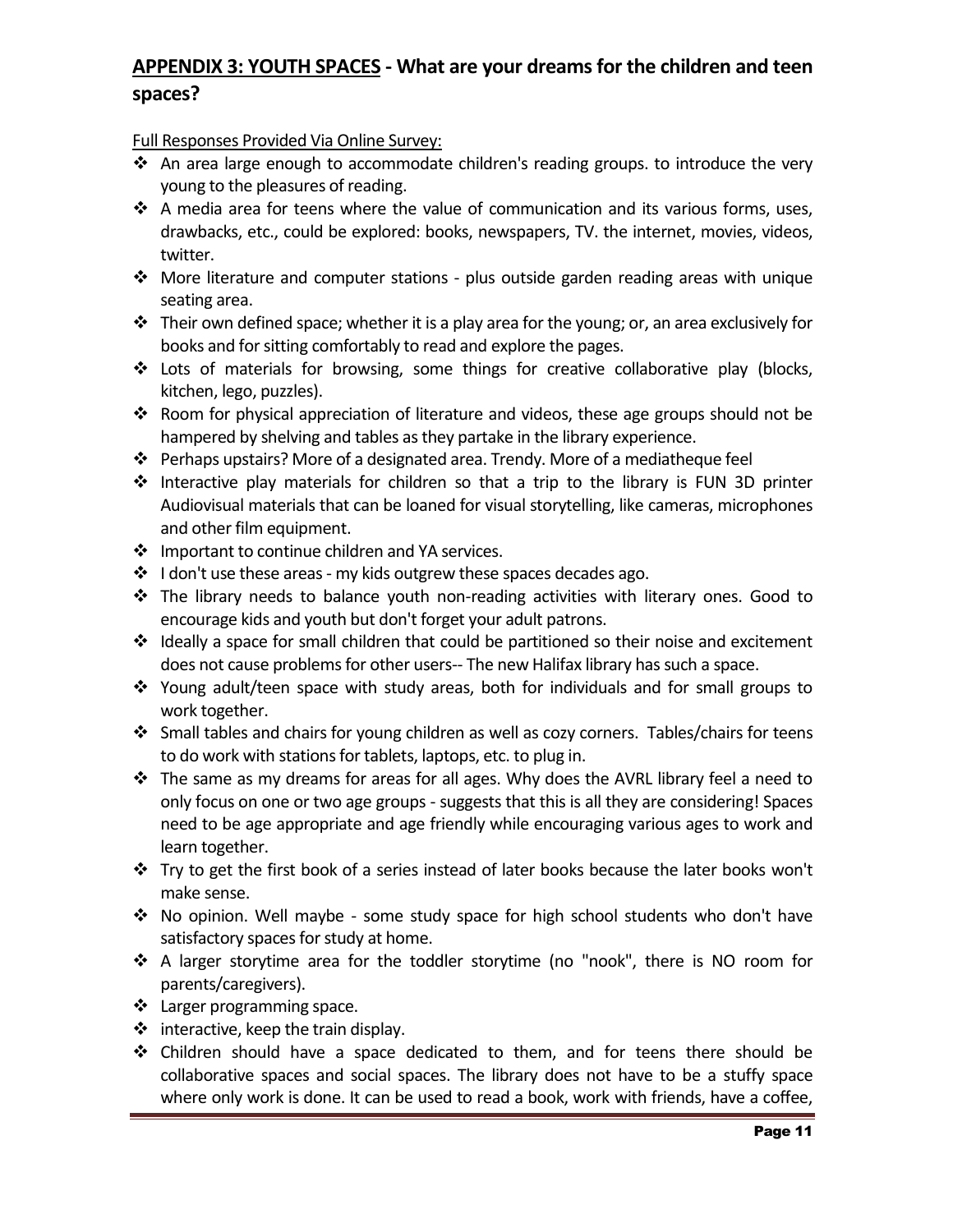or sit down and unwind. It should be used by students and teachers, for leisure as well as learning. Attached is a link to the idea of a learning commons. <http://llsop.canadianschoollibraries.ca/library-learning-commons/>

- ❖ A program area would be excellent.
- Toys, Books.
- We just basically NEED a tween/teen area. There are two in my home town library a tween area in the children's department with lots of funky bean bag chairs. And the teen area in that library is also awesome. It has an extensive graphic novel section and is next to the community music area (used often by teens) that includes multiple guitars, a high end electric piano, and is next to a fireplace with cozy armchairs. Lego and robotic club. Here is the website for the library in the town I am from. It's a small town in Northern Ontario, but one of the nicest libraries in Canada, I'd say: <http://ffpltc.ca/> ... Maybe a pair of guinea pigs in a large glassed in cage in the children's department.
- ❖ Comfy chairs for reading, safe space to hang out.
- ◆ I LOVE the children's space in the Wolfville library lots of nooks to play in, toys that encourage imaginative play (while not being too close to an exit that you have to watch). A teen area that has lots of couches for social time would be great - potentially a separate space that could house groups for teens where they could feel comfortable talking without feeling that people in other parts of the library could hear them.
- Have the ability to accommodate 2 school classes or 30 toddler-guardian dads for group session or event.
- \* It would be great for the kids and teens to each have their own spaces, where they can sit and read, play and meet with friends.
- $\cdot \cdot$  The space both upstairs and downstairs is used and designed well. The space can currently host events of over 60 children. If anything there would be more use of the upstairs for youth programming.
- ❖ After school programs! every day!
- $\div$  A space for the youngest on their group days separate from the quiet area a space for teens to listen to their books or whatever - with earplugs.
- \* Wonderful to have these programs but ideally they would be in a separate room so as not to disturb others who need a quiet space.
- $\clubsuit$  Again, a community space that has activities and provide learning activities and materials. A place where children and teens want to be. When my kids were young, the kids play area was always a favourite.
- $\cdot$  Much more activities to keep them busy year long.
- \* The children's area should have computers that only children can access. The children's area should be a safe space. In no way does the creation of a safe space imply that the library would take on an in loco parentis role. Children would still need to be supervised by their parents/guardians. However, the current situation, in which the computer in the children's area is used by adults, precludes the area from being a safe space. A child predator can prey on potential victims by gleaning information about them simply by being in the children's area even when parents/guardians are present, e.g. listening for a child's name, age, book/video preferences, and other information. With the children's computers being reserved solely for children, child predators would not have the opportunity to spend copious amounts of time in the children's area. An adult spending much time alone in the children's area would raise suspicion. If individuals think that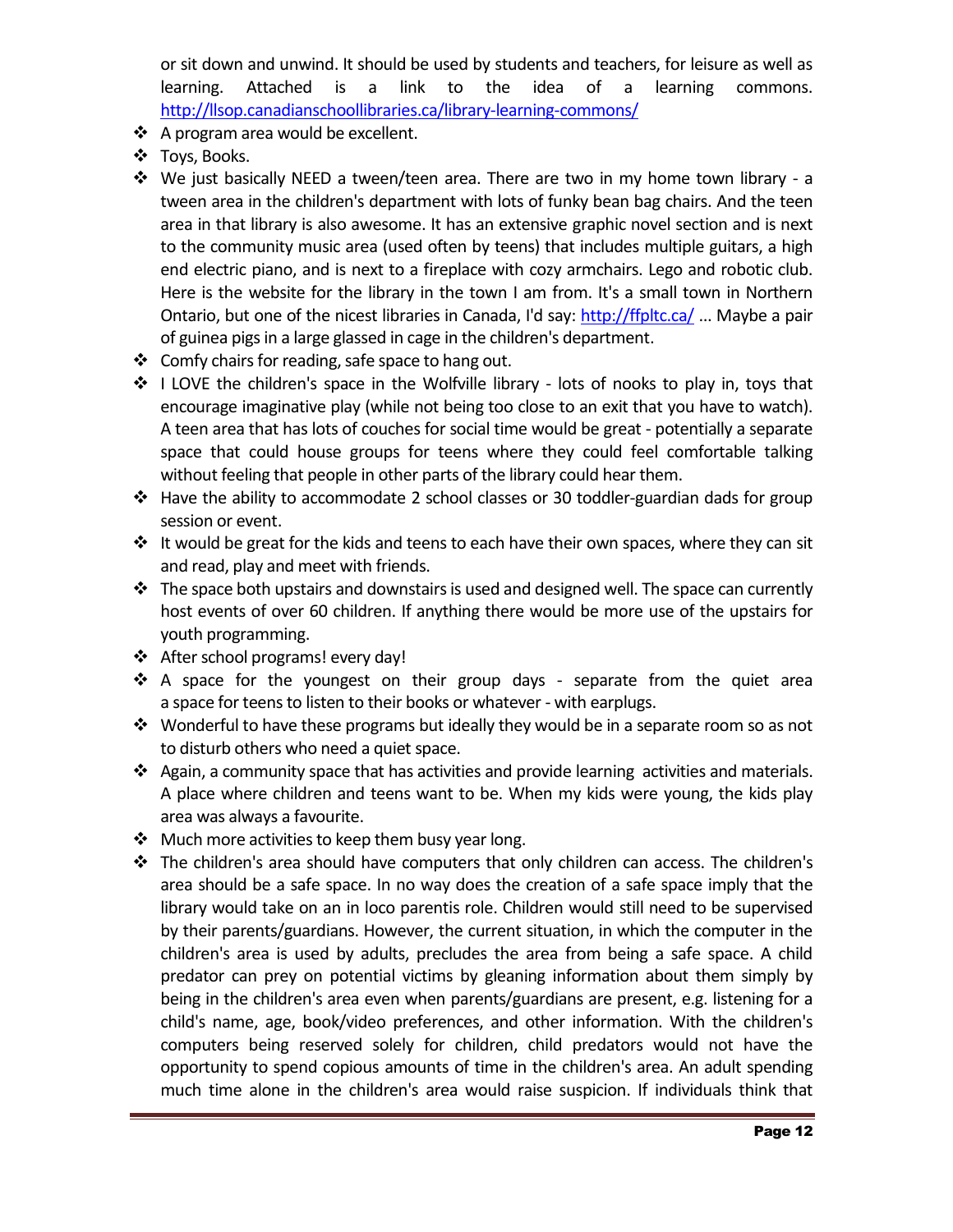Wolfville is "too small," or "too friendly" to have child predators, they are mistaken. No town is immune from the potential of child predators. There are many libraries that reserve children's computers solely for the use of children. Such a policy ensures both that computers are more likely to be available for children who need/want to use them than when they are open to all users, and that adults with predatory intentions have a minimized opportunity to be in the presence of children at the library. AVRL may be concerned about complaints from patrons who cannot use children's area computers that are not being used. Such patrons would need to wait until an adult area computer is available, which may increase their wait time. However, the best analogy for this situation is that of accessible parking spots. Drivers without an accessible parking permit are not allowed to park in accessible parking spots, even when these spots are unused. The goal is to ensure that when a driver with an accessible parking permit seeks a spot, one is available for him or her. Such availability would also be granted to children and their computers. Moreover, it would lead to the creation of a safe space for children, which should be a priority for the library. Speaking of creating a safe space, staff members should not be yelling out children's names for everyone in the library to hear, either during a program or at the circulation desk. A designated program space would allow for children's privacy and safety. A staff member could address a child by name in a program, but bystanders in the library would not hear it. I have no doubt that staff members are merely trying to be friendly, but the safety concern should override friendliness. Staff members can be friendly without divulging children's personal information.

Full Responses Provided at Public Meeting:

- Outdoor space.
- Evaluate great open space as available in Halifax main-games/story areas/theatre.
- New space needed-same level. This means we need to expand the 1<sup>st</sup> level.
- More space would be good.
- Dedicated presentation space.
- ❖ Multi-use space/amphitheatre/story circle style benches.
- \* A space that could be used for story times, and other events too, without interfering with browsing.
- More space for programs.
- Teen section separate from children's.
- Outdoor/roofed area for outdoor/mature programs. Eg. Roofed area facing the tracks or something like it if library expands.
- Lots of windows/outdoor light.
- Love the children's groups-babies and mothers they probably need more space.
- Comfortable space where older people can watch the kids and feel involved.
- ❖ Older people usually love children and babies.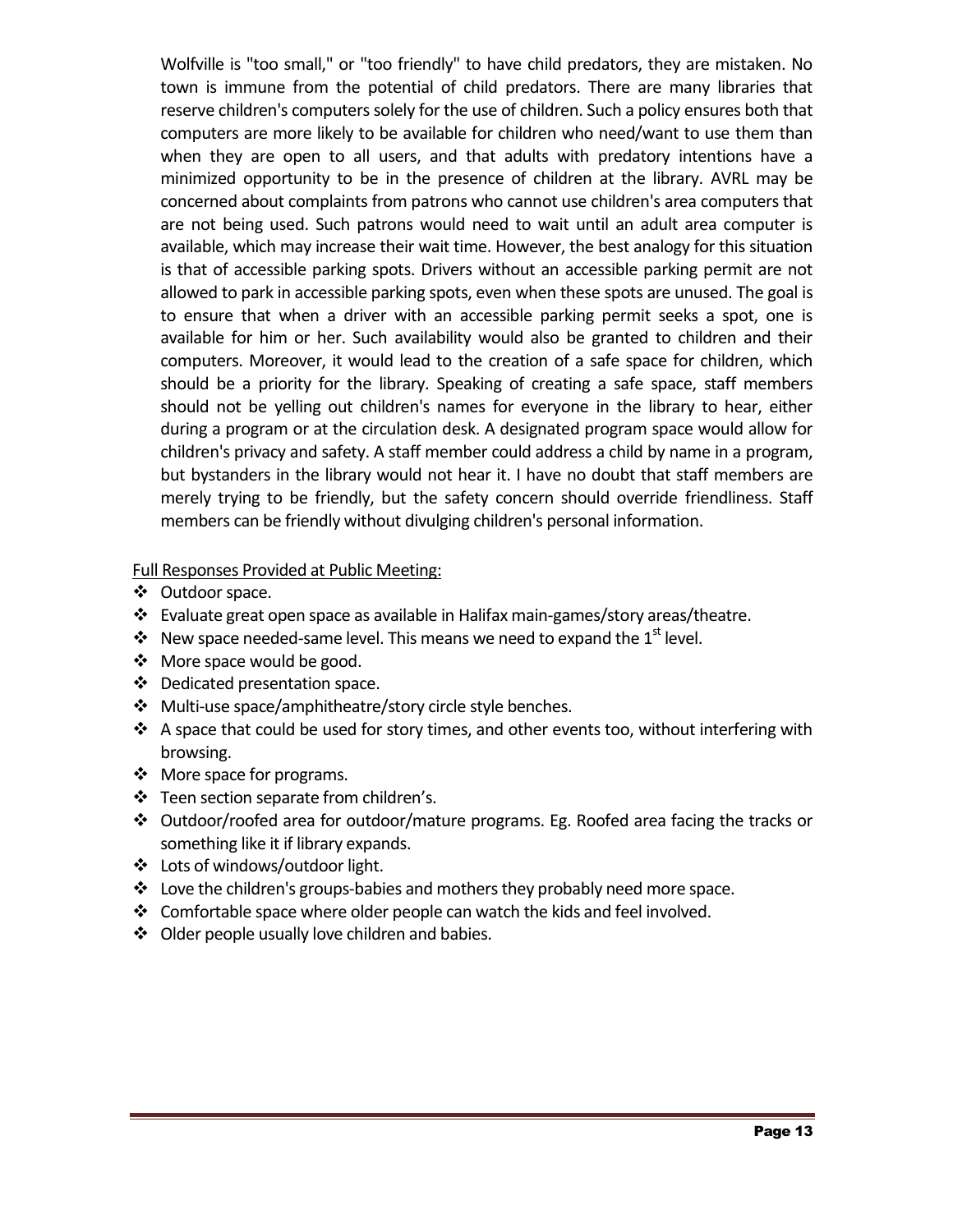# **APPENDIX 4:TOP 5 - What are the top 5 things you want in your library?**

Full Reponses Provided Via Online Survey:

1. Space.

- 2. Upgraded resources including computer stations.
- 3. Defined children friendly areas including outside areas.

4. Easy central location with a nice setting such as dyke area on Main Street or perhaps that old church on the south side of Main STREET- it is not being used and it has character and is central for walking and parking care.

5. Small coffee cafe indoor and outdoor access.

- 1. More, more, more space.
- 2. The most recently published books.
- 3. Safety and accessibility.
- 4. Comfort.
- 5. Enjoyment.
- 1. Ability to obtain books, read newspapers.
- 2. Lots of books.
- 3. Friendly staff, quiet work/ reading spaces or carrels.
- 4. Computers for public use.
- 5. Bathroom for public use.
- 1. Space to "swing a cat!"
- 2. Larger selection of books, films and videos.
- 3. Good lighting and comfortable furnishings out of the way of patrons coming and going.
- 4. A dedicated computer area away from the stacks.
- 5. A welcoming place for book readings and intimate musical events.
- 1. More space for patrons.
- 2. More space for children's programming.
- 3. Designated space for youth.
- 4. To see upstairs put to better use.

1. A versatile space for events (readings, lectures, films, festivals, guest speakers etc).

2. A large space designed for children, including room for stroller parking, toys and games, comfortable seating for snuggle-reading, etc (particularly important in the winter).

3. A place to eat and drink (ie a small cafe) so you can have a break from studying and learning (and feed your kids) without leaving the premises.

4. A gallery for print and book arts exhibitions.

5. Spaces to work and study equipped with sockets for charging devices, both for individuals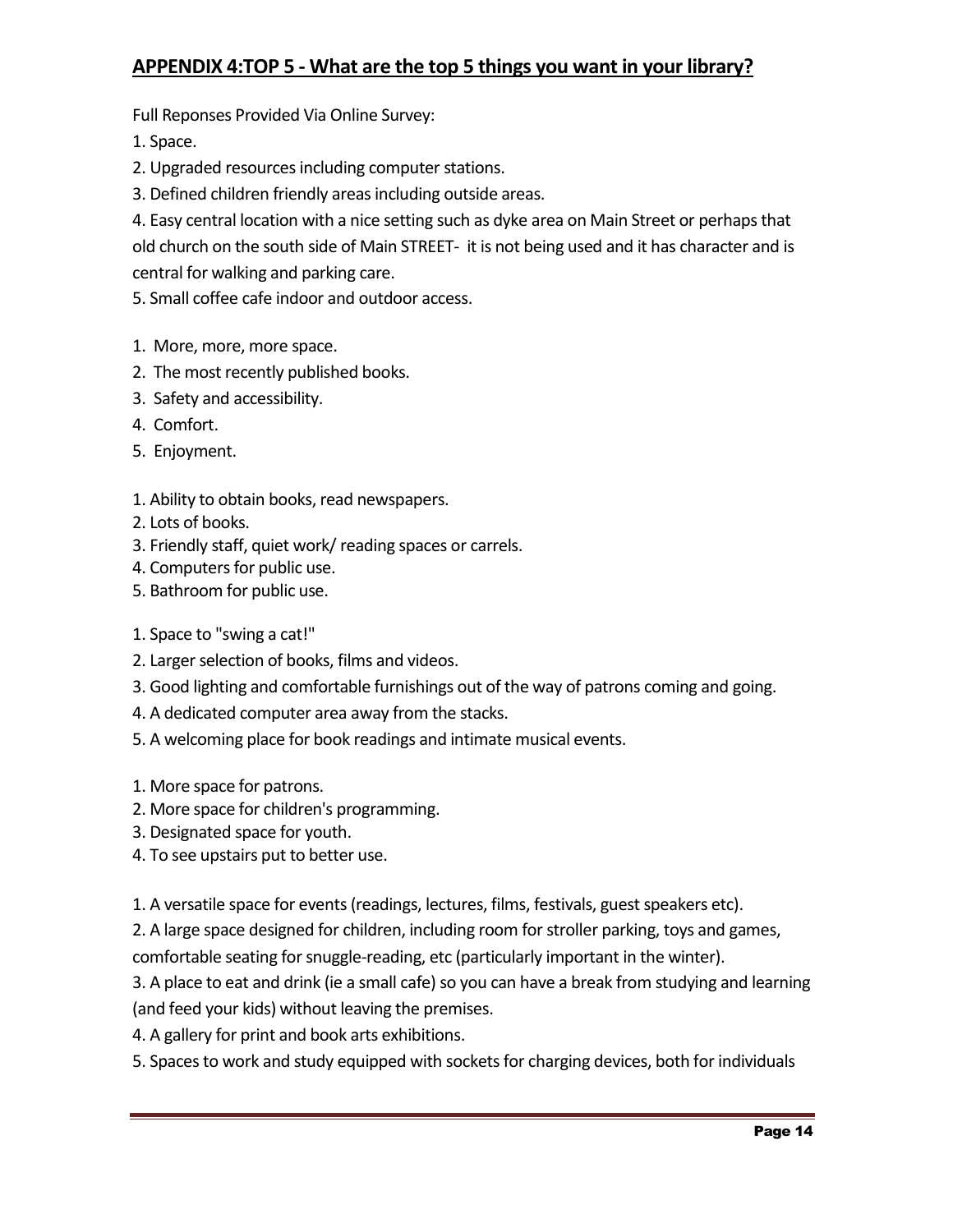and groups (ie private meeting rooms with whiteboards and projectors available to book upon request).

In my DREAM WORLD?

1. STORYLAB! Access to printing presses, and a designated area where exploration of book construction can be conducted (bookbinding, art and illustration activities, paper-making etc).

- 2. BOOKSPRESSO machine[! http://www.ondemandbooks.com/](http://www.ondemandbooks.com/)
- 3. BIBLIOMAT[! http://www.craigsmall.com/portfolio/the-biblio-mat/](http://www.craigsmall.com/portfolio/the-biblio-mat/)
- 4. Telepoem Booth[! http://www.telepoembooth.com/](http://www.telepoembooth.com/)

5. A retail space selling books, cards, prints, and other print ephemera featured in exhibitions or for special events (author readings, etc).

1. Location, 2. parking, 3. character. All of which we have. 4. Services are sometimes tricky due to space, so we need more space.

1. I appreciate the knowledgeable helpful staff. 2. I like being able to find and reserve a book on line. 3. I have used the tech support upstairs.

1. Reading desk and work table. Another reading desk and table would be great, too.

1. Books; 2, staff who are personable and helpful; 3. public computer access; 4. comfortable reading areas; 5. study areas for children and adults.

1. More space generally; 2. more materials; 3. more comfortable seating; 4. more space to work; 5. more opportunities for community connection.

1. A stronger attempt to move toward a community development model rather than simply an information distribution model.

2. Age friendly spaces, welcoming, warm, spaces that encourage interaction, exploration, learning and community involvement.

3. It should remain in the downtown area although not necessarily in the same area.

4. I want it to be innovative - we have the opportunity given the proximity to Acadia, the nature of our Town and surrounding area to do something that will be truly unique in not only our region but far beyond. We take almost no opportunity to combine the public library with Acadia and yet they are blocks from each other. Creating a physical stronger link, including Acadia's academic and personnel resources and skills and the skills and interests in the community for so many things, would literally be a first in Canada, perhaps North America. Let's not think small!!!

1. More books.

1. More large print books which do not assume a low IQ. If they don't exist, lobby the publishers. 2. More periodicals which are not crammed into stacks. 3. Staff is great, 4. opening hours are good.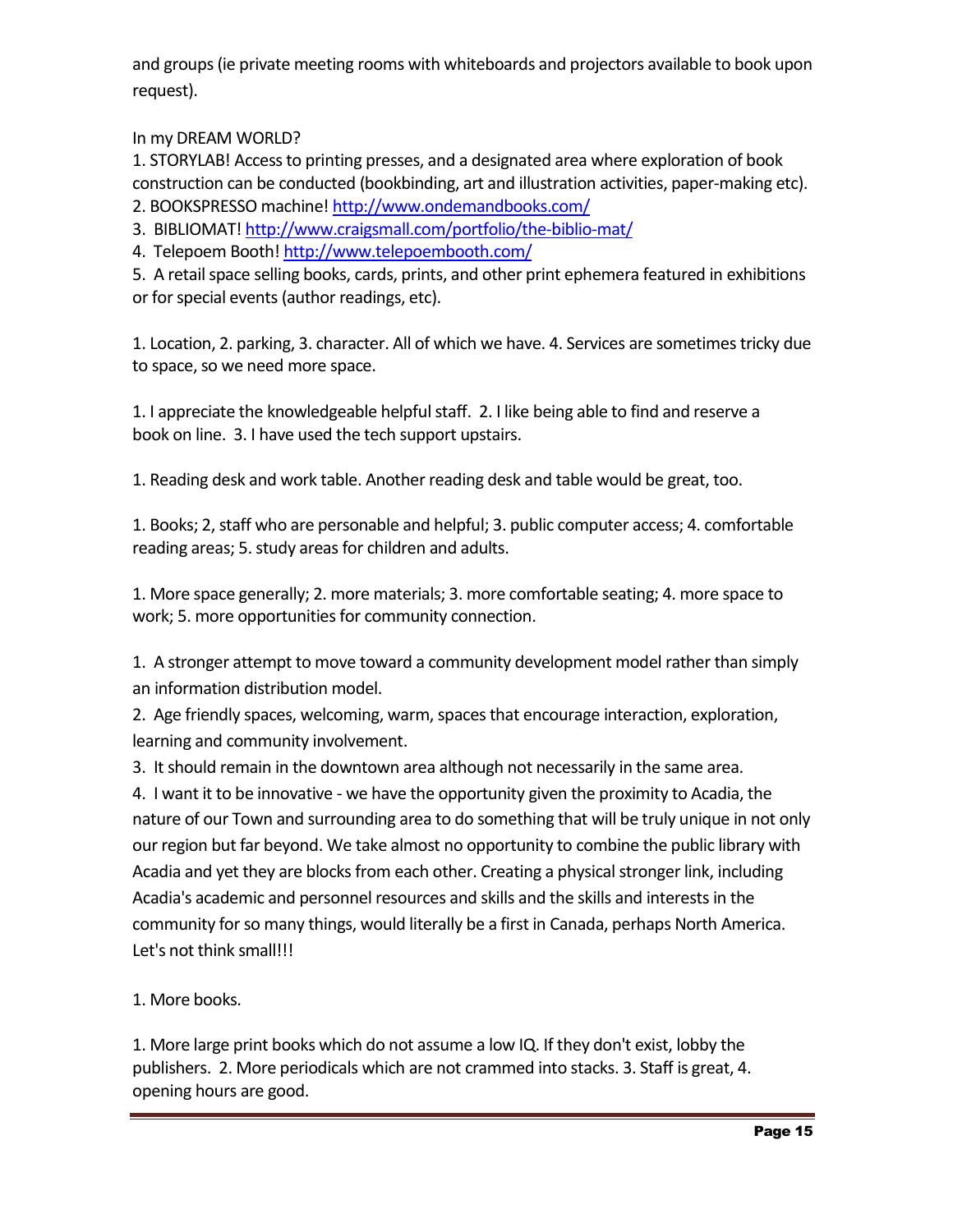1. The library as it is has all that I require. Let me add that it has a uniformly wonderfulstaff who is always friendly and always willing to help with all that I require, one if the most pleasant places in town.

1. No more unisex bathrooms; please install separate bathrooms for women and men with wheelchair access.

- 2. Please add an edition to the library to make it bigger.
- 3. Please have the library open on Mondays.
- 4. Please don't keep current issues of "The Chronicle Herald" behind the checkout desk.
- 5. Please add self checkout kiosks as well.

1. A larger children's area. 2. A better bathroom. 3. A bigger community gathering area. 4. A source for drinking water (water fountain to fill bottles).

1. Lending library. 2. Educational space. 3. CAP site. 4. Accessibility. 5. Train station ambience and architectural style.

1. Selection of books, DVD's, 2. kind and knowledgeable Librarians, 3. local information

1. Expansion and integration with Acadia University 2- Redesign to fit the concept of a "learning commons" 3- Collaborative spaces 4- Public art 5- Engagement with natural surroundings & town's history.

1. Just more space 2. New carpet

1. Books / Good Magazines / the local papers / CDs of Books for reading challenged / access to information as to how to use the latest forms of communication and where they work best.

1. Books, 2. activities (music, lectures, book club), 3. teaching (Mahjong, chess, knitting, writing, poetry, etc) 4. videos/movies, 5. health focus (yoga, mindfulness)

1. Community connections 2. access to new media 3. outreach to new community members, 4. a friendly and welcoming safe place 5. a replica of the library in my small Northern Ontario home tow[n http://ffpltc.ca/](http://ffpltc.ca/)

1. Designated area for children that is "sectioned off" so that parents are chasing their kids around.

- 1. Completely accessible library (every space is accessible).
- 2. Designated program room.
- 3. Children's area as a safe space.
- 4. All staff with library education credentials (MLIS/MLS/MI or Library Technician).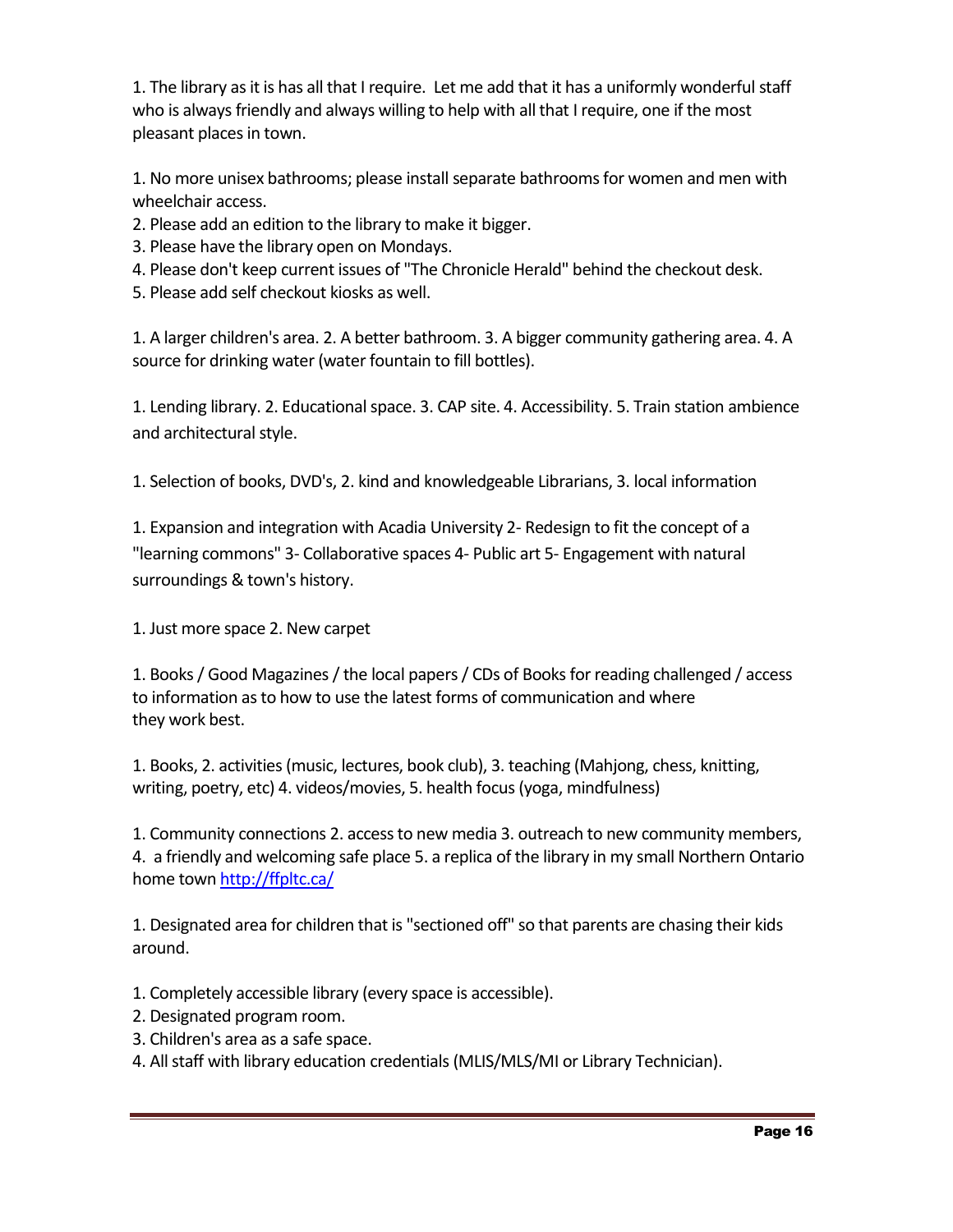1. Accessibility - physical accessibility, accessibility for those who need the most (folks who fall in lower income brackets).

2. Children's space - we already have this (and top-notch programming to go along with it)!

3. Connection to the community - I love having a library in the middle of the downtown, with a wide variety of community coming in and accessing services and programs regularly.

4. Diverse programming - There's so much going on all of the time, I hope the library can continue providing services for a wide range of people.

5. Space to hang-out - If there were to be a physical addition to the current library, increasing the spaces for people to relax and hang out with a book or their computer would be a lovely addition to the current library.

1. More space to lease out to the community. 2. Play area that is expanded and improved. 3. More computers. 4. Upgraded audio equipment that can be loaned out to community members who are unable to read. 5. Add on a coffee shop on site.

1 - Books. 2 - Friendly people to help me and to check out the books (I am not interested in self checkout) 3 - Clean bathroom (current washroom is smelly and dirty) 4 - warm and cozy but not stuffy and smelly 5 - variety in material offered.

1. Large children's area, 2. outdoor space for programming and to reading, 3. accessible to people with disabilities and of varying incomes, 4. greater attention to the social services that are provided through the library.

1. books! 2. people to help 3. computers with internet access 4. working printers.

1. QUIET zone where it is truly quiet and respected as a QUIET zone.

2. a children's section separate and away from the quiet area.

3. larger space for tables and comfy chairs where patrons can lay out books for study & research.

4. a computer room.

5. larger room for the librarians use only and a larger area behind the counter for shelves for the books that are set aside for borrowers. (okay, so that's really 6)

1. A convenient location & friendly, helpful staff(which I feel we have now). Better outside lighting would be desirable.

2.A periodical/magazine display(with a list of those which are subscriptions)

3. A quiet area for using tablets & reading.

4. User-friendly grouping of desktop computers.

5. More programs

1. Pleasant librarians, 2. comfortable seating, 3. books available on a broad range of topics, 4. printing scanning and copying availability.

1. Books. 2. community. 3. safety. 4. comfort. 5. inclusion.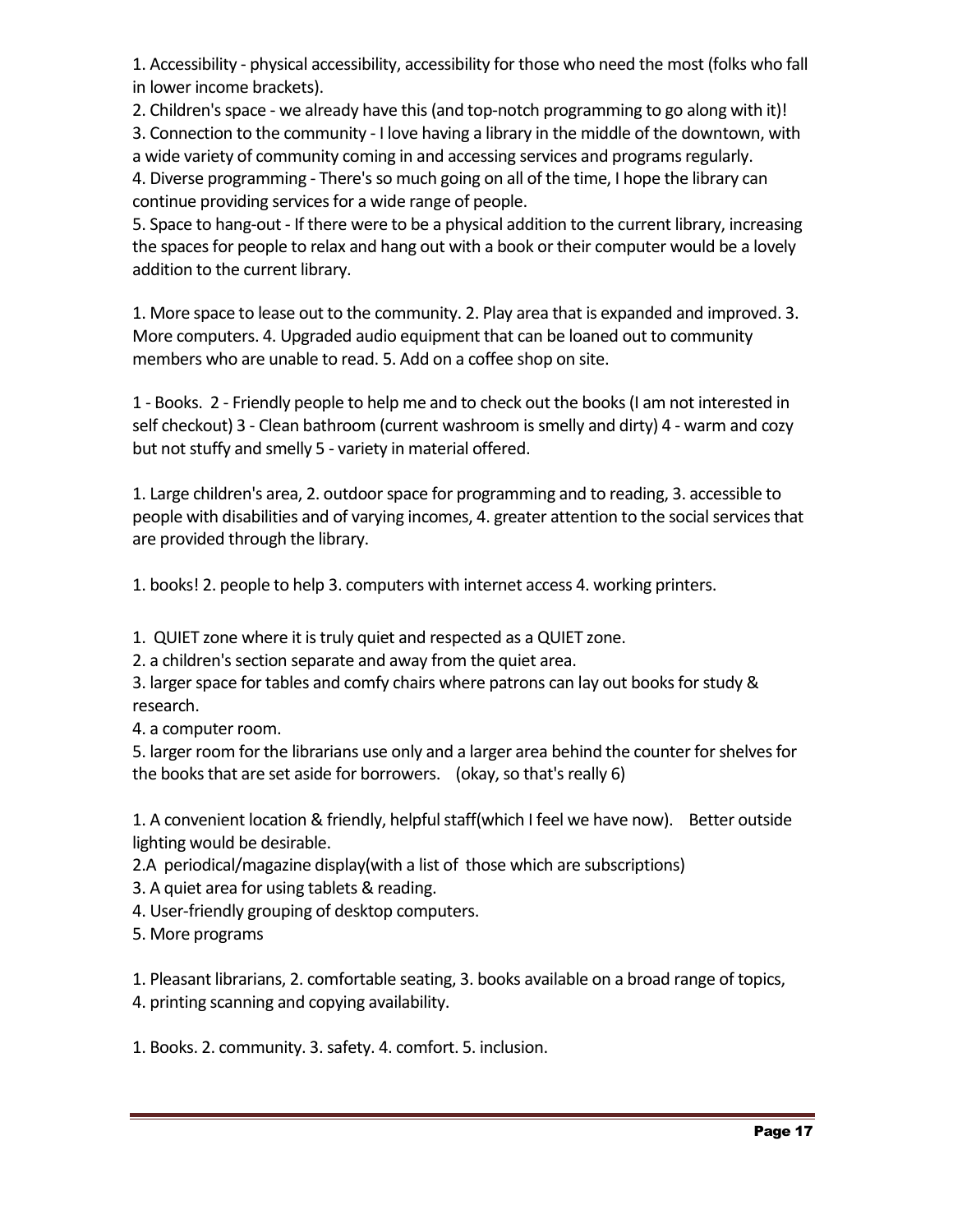- 1. More space to study/do work (ie, desks without computers).
- 2. More space for community events/workshops/collaboration.
- 3. A safe space for children and/or teens to hang out.
- 4. Great selection of books a little something for everyone.
- 5. Accessible computers/internet.

### Full Responses provided at public meeting:

- 1. Open flexible space to accommodate evolving program needs-for all demographic needs.
- 2. Use Halifax model-re variety of database accessibility.
- 3. Quiet are for reading/relaxing.
- 4. Kids emphasis again of Halifax main.
- 5. Café option but using local.
- 6. Library based book clubs.

### 1. Friendly, knowledgeable staff (they are).

- 2. Accessible space-in town, little parking (we have).
- 3. Good service reasonable hours.
- 4. Some comfort in the surroundings.
- 5. Possibility for other groups to use the space-a meeting room/concert space.

1. More space for programs, books, sitting/reading & researching/writing/computing in one area/age appropriate areas for teens, children, reading, working spaces.

- 2. Exterior light sources where possible.
- 3. Add to the existing building in architecturally appropriate/fitting style.
- 4. Librarians to consult re books, sources how to use computer when a problem arises.
- 5. Energy efficiency.

#### Vote for status quo

- 1. I love the ambiance of the current location.
- 2. Top marks to the and excellent accessibility to the holdings
- 3. If any expanded facility is considered do so as an auxiliary building. (keep present quarters).
- 4. Easy access which we already have.
- 5 Walking from existing downtown and onsite parking.
- 6. Love the patio concerts.
- 1. More space- expand current space or new space close by.
- 2. Meeting room space for community groups- bookable for no to very limited charge.
- 3. Sponsoring/supporting/facilitating citizenship education initiatives.
- 4. Accessible location within town walking area.
- 5. Engagement with indigenous communities.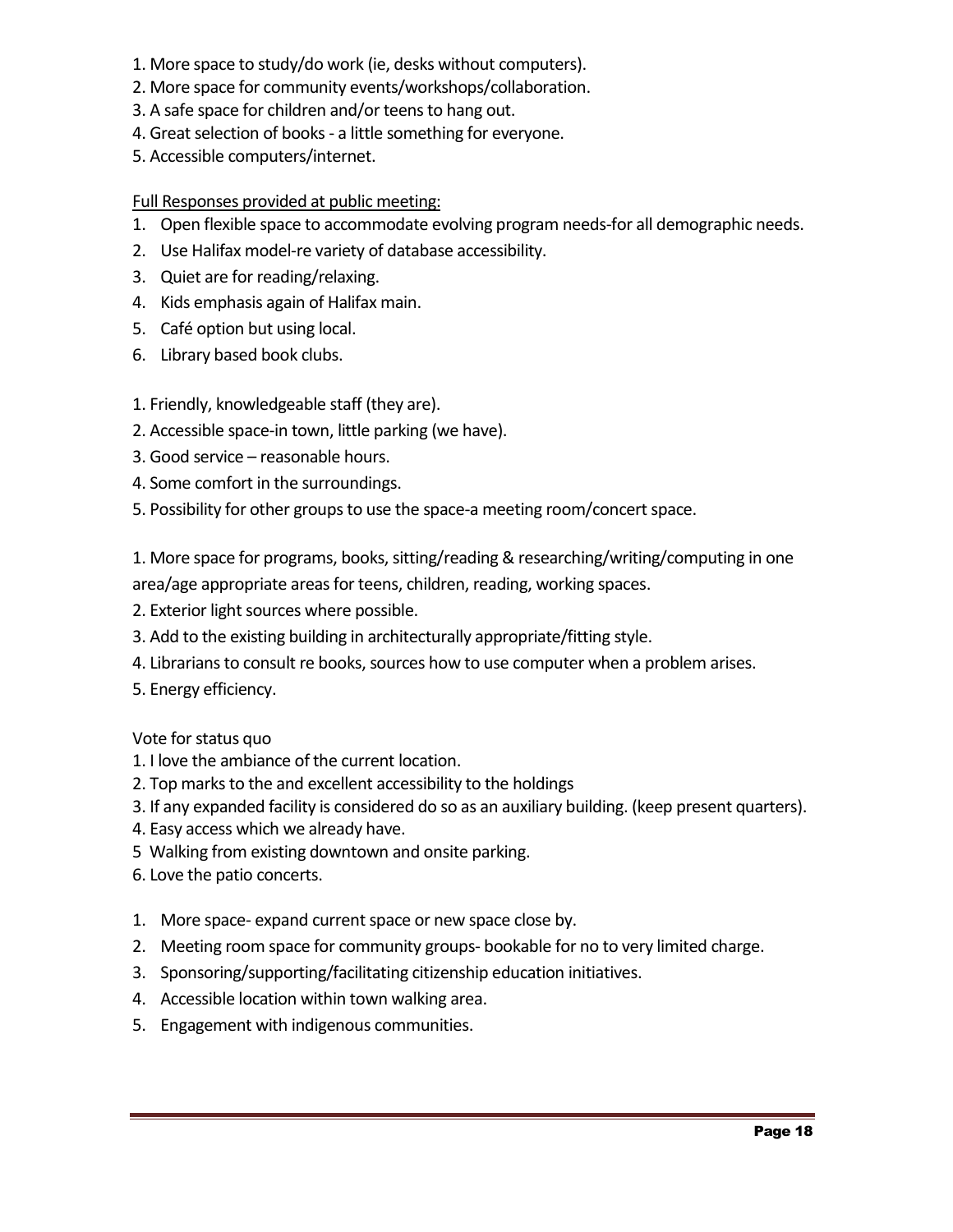1. Space for talks, concerts, etc. in a ground floor added room -could be closed when library is noisy to provide a quiet reading space.

2. could have more bookcases around walls if that kind of space is needed.

- 1. Inviting space.
- 2. Enough space for patrons/programs.
- 3. Good access to the AVRL collection.
- 4. Although I don't need computer access, it's valuable for members of the community.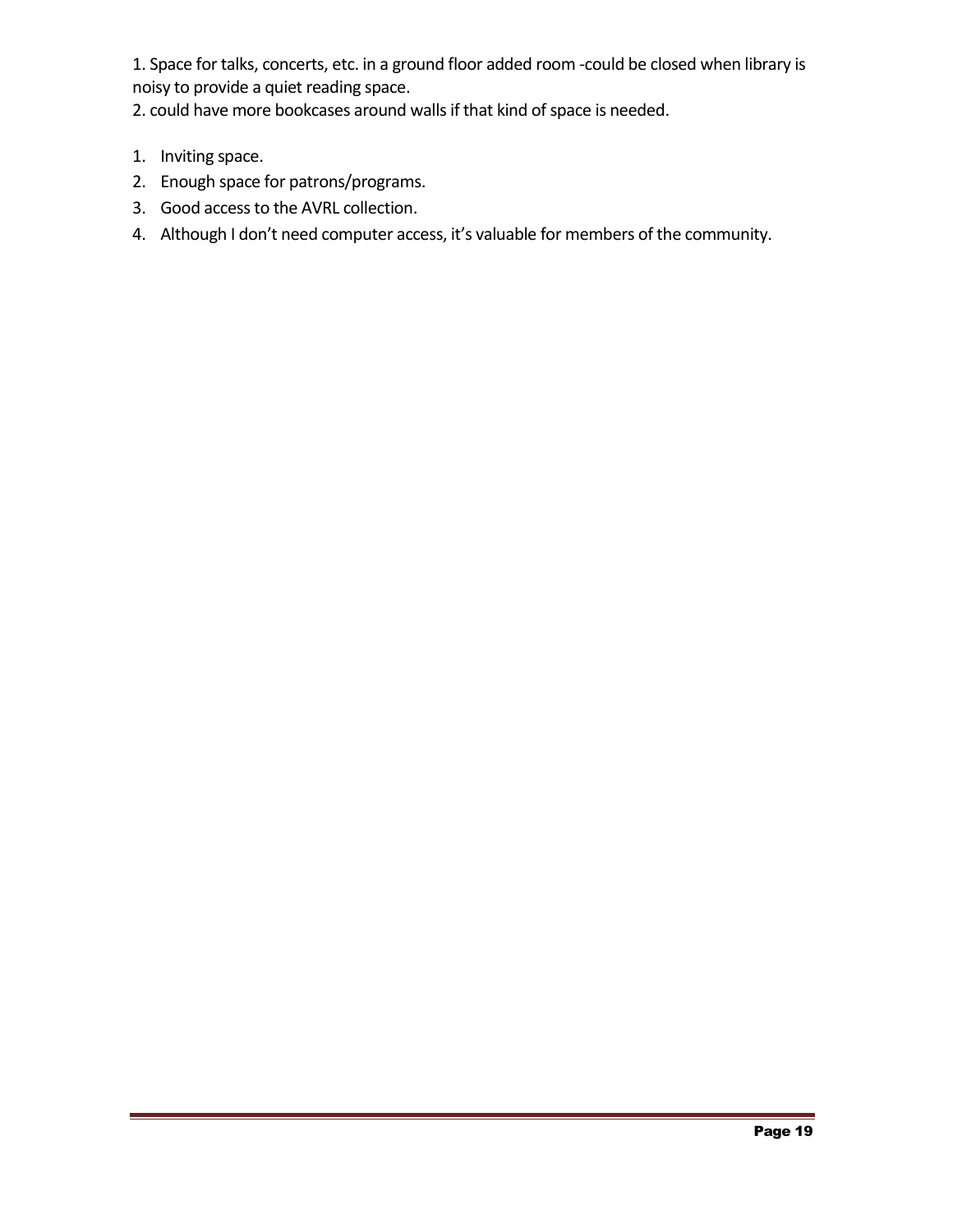# **APPENDIX 5: WILD CARD - Tell us anything else you want!**

- ❖ I would love to include the present library as part of whatever we decide to do. New does not necessarily mean better, more attractive or more inclined to stimulate reading. The current building means a lot to many of us.
- Take into account other successful libraries outside this province and country- think creatively!
- Natural light. Quiet acoustics. Artwork. A blending of the modern and traditional. A place to hang my coat.
- Convenient parking and bike racks, convenience to the centre of town.
- $\hat{\mathbf{v}}$  The library in Wolfville is really excellent exactly as it is. I don't feel that we need to change it, only ensure continued and possibly increased funding to maintain its current level of excellent service to our community. (this was from a person who said the library needed more space)
- $\cdot \cdot$  The library must be central to the town and ideally would be an extension and upgrade of the present facility. The train station with its surrounding public spaces is integral to the heart of the town.
- More open, inviting feel, more light, better spaces for patrons of all ages. It's wonderful and unique that we're using the old railroad but we have drastically outgrown the space as a community.
- \* Have a tea, read the Globe, browse magazines in a comfy spot. Life is good.
- $\cdot \cdot$  I'd like to make more use of the CAP lab upstairs, but I have a desktop computer and can't bring it with me. I have a program that allows my son to take over my computer and show me how to do things, but he's very busy now. I'd like to be able to make an appointment with someone upstairs and have him or her help me over the phone as my son did.
- \* Work stations for computers and reading table. Kids play area. The train. Headphones should be able to sign these out like a book for library use - you lose them - you pay for a new set. (Very counterproductive not to have them available.) Less emphasis on getting rid of a lot of hard copy material.
- $\cdot \cdot$  If the library had meeting rooms that would hold 10-20 people, it could become a hub for small community groups, for groups planning events. It would be a centre of the community.
- \* The current library is well-used and loved in Wolfville but is limited by space. Maintaining the same character but enlarging the space would be wonderful.
- Let's be innovative, capture what the community likes about the current library but not be slaves to an old and existing space; dream big in terms of services; make it a space that showcases and connects with the opportunities of the academic, entrepreneurial, environmental and social community around us.
- ❖ More books!
- $\div$  I think the library should stick to the core business. Nobody else is doing this. It doesn't have to be a movie theatre or a games hub or a toy shop. If there was more room there could be occasional activities which might bring people to the library who don't ordinarily go there. I sometimes see one-one-one tutoring going on there. Good idea but some more private work spaces for this activity would be useful.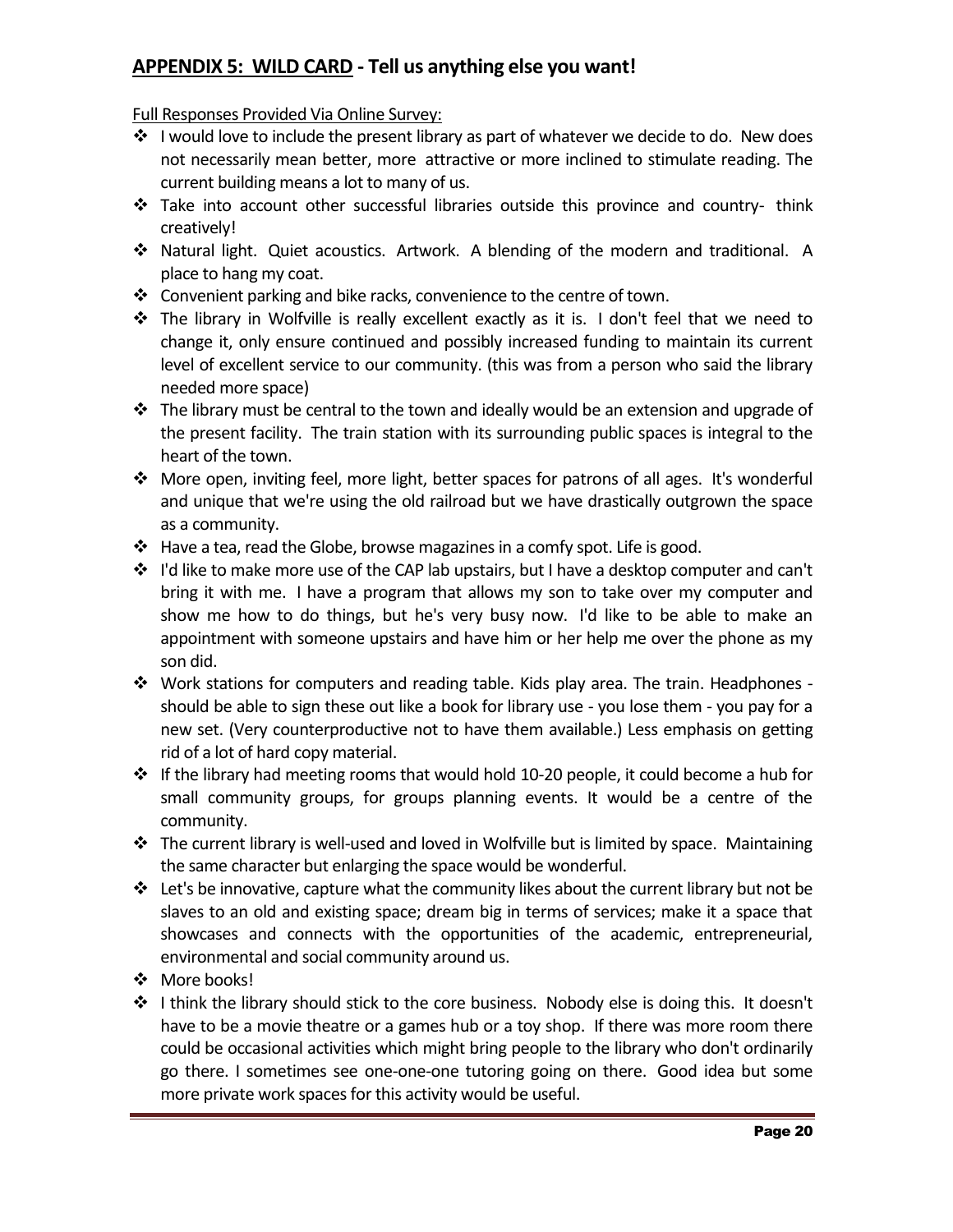- $\cdot$  I like it the way it is. I do realize that changes must be made periodically.
- Clean smelling bathrooms! The public bathroom at The Wolfville Library stinks and nothing has been done about it. I also want to be able to pay for overdue fines for books I have borrowed at The Halifax Central Library at the Wolfville Library.
- \* Train engine and cars on track. Any expansion in scale with existing building.
- $\cdot \cdot$  I love seeing the fish.
- $\cdot \cdot$  This is an opportunity for major change. I have found that many people in Atlantic Canada are abhorrent of risk. The very mention of it becomes a toxic word, and any idea that is associated with risk is one that is thrown out. I disagree. This is the opportunity for the Town of Wolfville to take a stand and, as Steve Jobs once said, to think different. There are opportunities for architectural awards, massive investment from Acadia alumni, input from energetic students, and the engagement of a town that is currently disengaged from their local library. Wolfville has a tremendous history that should be celebrated. The design of a new building should incorporate our past and its neoclassical architecture and present aesthetics that incorporate the environment. We believe that its possible for it.
- $\div$  I want the library to stay in its current building it is a centerpiece of the town.
- ❖ Interesting area to read outside area in suitable seasons, Book Club
- ❖ I wish that the library would invest in some "play away" audio books for both adults and kids. These are awesome digital audio books that people just have to add their own headphones to and get walking. Great for promoting health/activity. Perhaps a healthyliving grant could help with this? ... Also, having an ongoing "book sale" area that people could donate books and magazines to and people could buy from (for very cheap - 50 cents for magazines and \$1-\$2 per book) would be a great ongoing trickling in fundraiser.
- $\cdot$  I love that some of the libraries in the area are open every day of the week- so if we want to go on a Sunday, we can.
- $\cdot \cdot$  I would be interested in more workshops/events for the public.
- My absolutely favourite thing about the Wolfville library is how charming it is! When I have friends and family visit from other provinces and countries, the library (in the charming historic train station) is one of the first places I show them! I love the history of the place - such a perfect use of a heritage building! Having the library situated right in the heart of downtown makes it a regular stop for me while running errands, and the abundance of parking also makes it an easy stop to make at any time. Add in an elevator to increase accessibility to the upstairs and I couldn't think of any other way it could be better!
- $\div$  The library was one of the first places I visited before moving to the valley, and the combined charm of the building and the staff drew us in!
- Make it accessible, bright, technologically current and think about the broader uses that it could offer to the community as a public venue that could help engage folks socially and with literature.
- $\div$  I want to keep the heritage component of the library. It's a remarkable building. The key for me is recognizing that the facility as it exists excels in providing a great place for people of all ages and socio-economic status to come together and engage with programming or simply to have access to basic informational resources. The library is not so much about the building as the staff. The staff are amazing and really engage in their jobs and act as great ambassadors for our community.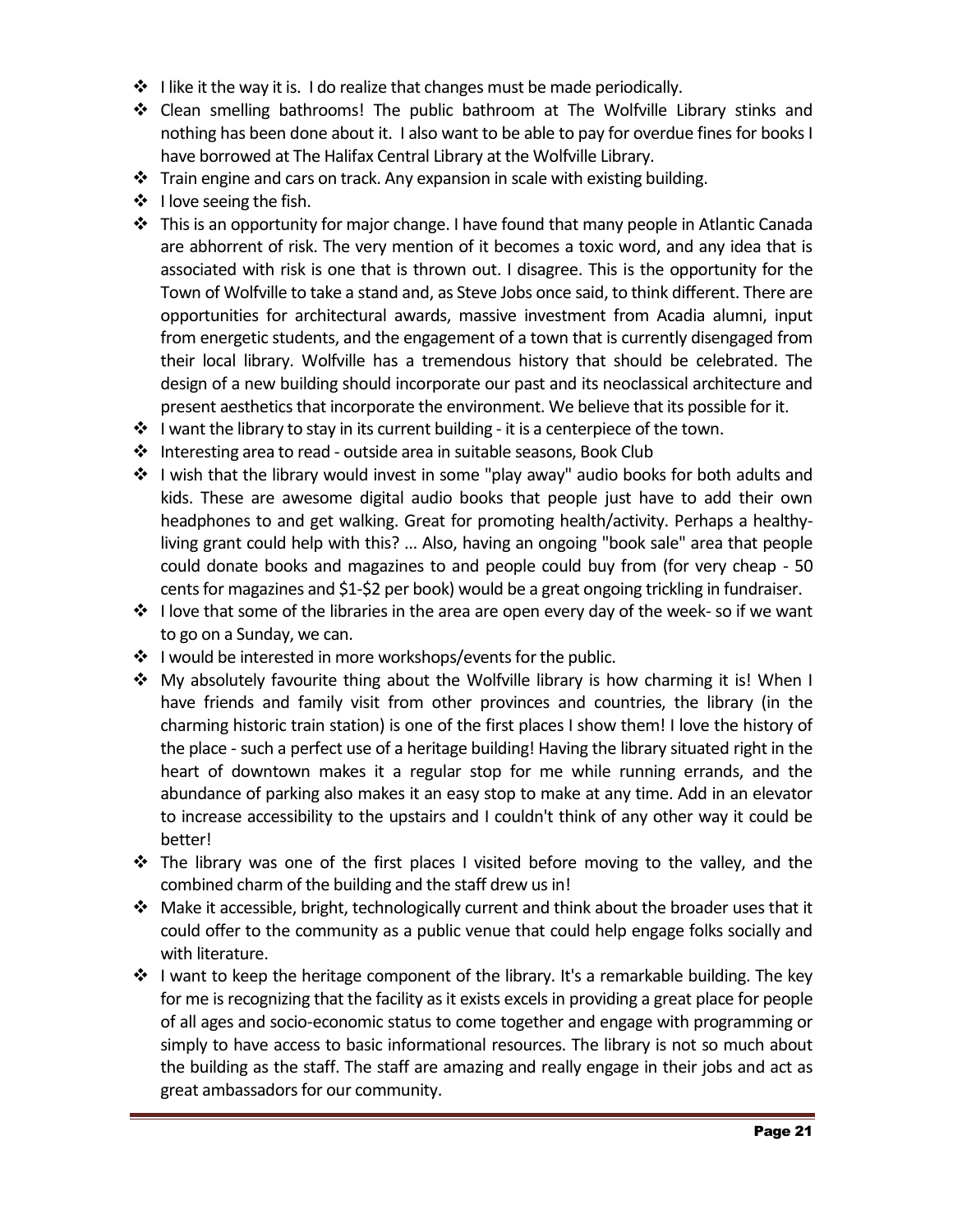- $\cdot$  You have a beautiful staff. Penny and Alice know us by name.
- $\div$  I'm impressed at the library's tech services, and the ability that I have to read digital books and magazines. I am impressed that any books that I have asked to be considered for purchase, we received! I appreciate being able to put books/movies/audio books on hold I appreciate interlibrary loans and returns.
- \* A library patron gold card for frequent borrowers. ;) Just kidding! Actually, I think we should have a librarians day for our superb regular librarians.
- Components of a toy library/equivalent for older kids. Progressive and innovative writing, art and design activities for youth and teens.
- ❖ How to handle teenagers? After school activities for them etc.
- All library staff members should have library education credentials, either with a Master's degree (MLIS/MLS/MI) or a library technician diploma. It is unacceptable that some library staff members lack a library education. Below I present merely two instances of how a lack of a library education negatively impacts the work of a library. These examples are meeting information needs in reference questions, and meeting educational needs in children's programming. How can such uneducated staff members meet patrons' information needs without knowing how to do a reference interview? How can they adjust and tailor a reference interview to the particular information needs of a patron when they do not know the principles behind a reference interview? Do they even know about roving reference as a means of identifying patrons with unmet information needs? Are they familiar with the concept of library anxiety and how it can block un- and underserved community members from accessing library services? How can such uneducated staff members lead children's programming without a background in early literacy and children's literature? This comment is directed to AVRL as a whole, not just the Wolfville Library. A programmer in a different library introduced herself as a substitute library clerk and a mom, neither of which justifies her ability to lead a children's program. If she were a professional librarian or library technician, I assume she would have said so in her introduction. Why does AVRL settle for just anybody to lead children's programming? Is AVRL unaware of the potential for STEAM education that children's programs can impart on its youngest patrons? Is AVRL unaware of the grants that are available to libraries who engage in STEAM education programming? Such grants are given to libraries that take children's programming seriously. Some libraries have professional children's librarians lead children's programming. Others have professional children's librarians overseeing the programming as a whole, while library technicians lead the programs. In both cases, the employees have a library education. Why does AVRL hand this crucial educational role to a seemingly random, unqualified person? A hospital would not allow a receptionist who happens to be a parent treat its pediatric patients, since it realizes that such a person is not qualified to perform this role. It entrusts qualified professionals, namely doctors and nurses, to treat patients. Why is AVRL treating its educational and community role with such disdain that it does not ensure that its employees are qualified to do the important work that a library does?